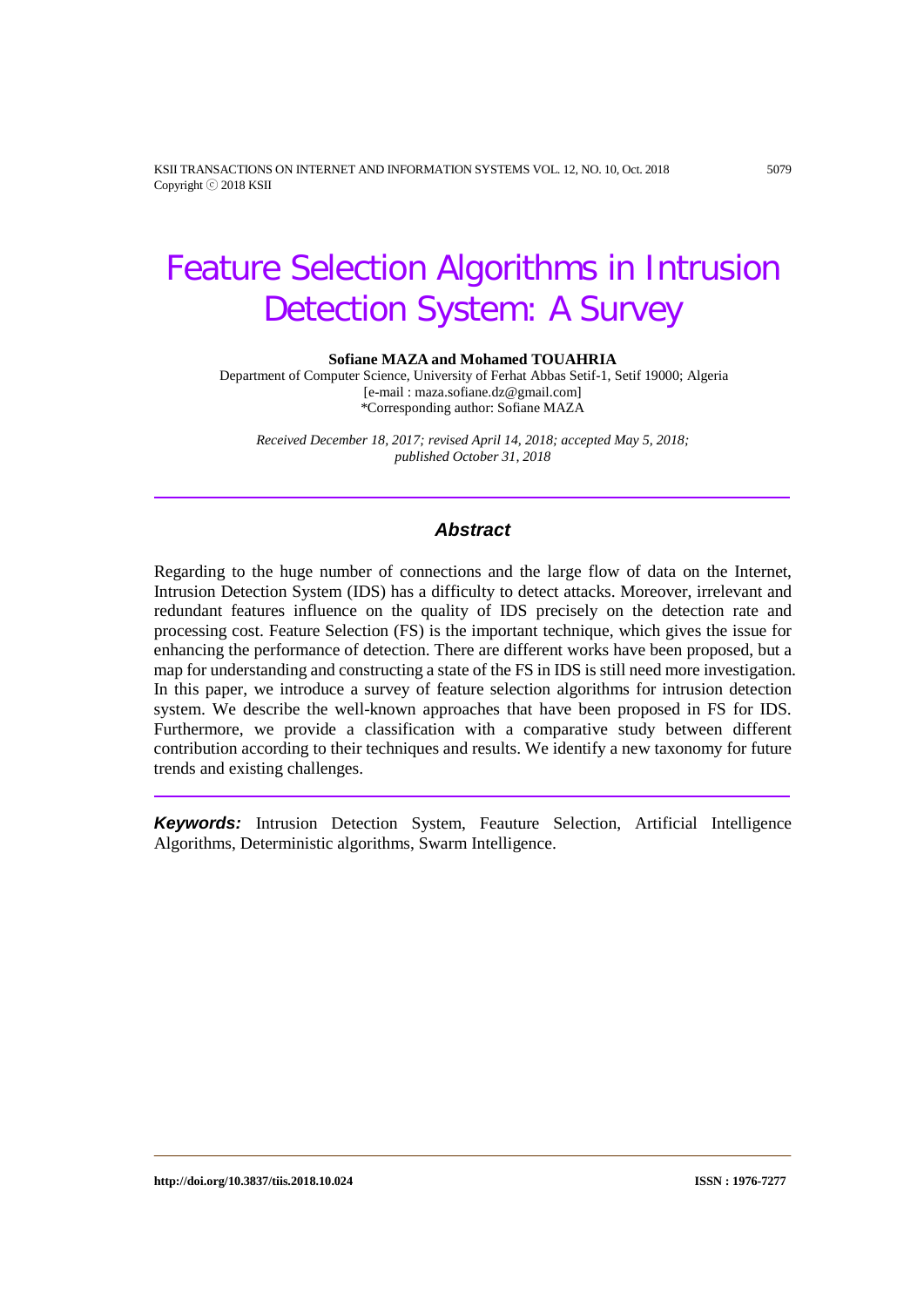#### **1. Introduction**

**I**nternet is considered as a virtual world which provides to the people and enterprise opportunities to exercise their activities as services like e-business, e-commerce, education, and entertainment. Furthermore, the Internet is an environment that contains a large flow of data which represents people privacy and financial transactions. Influencing on exchange data regarding Confidentiality, Integrity, and Availability (CIA) represents a dangerous impact on the networks and systems. Front of the increasing network attacks, different security tools have been developed to protect the systems against attacks such as firewalls, encryption, antivirus software, authorization mechanism, Intrusion Prevention System (IPS), and Intrusion Detection System (IDS).

 IDS is very important components of the security infrastructure in any security policy. IDS secures the system against the threats by detecting all intrusions in the networks (N-IDS) and hosts (H-IDS). However, the main objective of IDS is to keep the adaptability to detect novel attacks. Regarding the methodology of detection [1], IDS uses the Misuse and Anomaly detection approach. The first one uses the signatures to find attacks, but the second one uses statistical and intelligent patterns (machine learning) to discover the normal and abnormal behavior [1-3]. The large methods have been proposed to construct IDS are based on anomaly detection, these methods have been founded on intelligent classification techniques which use artificial intelligence algorithms to recognize between the normal and abnormal behavior [1,4]. Classifier model in IDS guarantees the detection of new attacks and gives the aspect of intelligent computational to the process of detection  $[1, 2]$ . Each classifier model has its pattern, detection accuracy and error rate. Based on these three characteristics several research has been proposed to enhance the performance of intrusion detection such as: Decision Tree (DT), Support Vector Machine (SVM), and Naïve Bayesian (NB) [5-8]; k-Nearest neighbor (KNN) [9, 10]; Fuzzy Logic (FL), Genetic Algorithm (GA), and Rough Set (RS) [2, 11, 12]; Artificial Neural Network (ANN) and K-means [13, 14, 77].

 Unfortunately, almost classifiers that have been developed are suffering from low attacks Detection Rate (DR) and high False Alarm (FA). Further, they still have some problems in complexity of classifier architecture and processing cost. Furthermore, the high degree of the classification, complexity, computational time, and storage of requirement influence on the quality and performance of detection [15, 16]. So, the improving of classifier performance and reducing the processing costs remain a major challenge in intrusion detection and need further investigation. For that, Reduction dataset dimensionality gives the opportunity to enhance the effectiveness of detection and avoid from the overhead classification problem. In recent years, among successful optimization process that have been used to solve such as problems is Feature Selection (FS). FS [17, 18] has been emerged to reduce the dimension data by selecting the interested attributes without redundancy (minimum redundancy) and irrelevance (maximum relevance) with the high performance of accuracy rate. Those objectives give us a good data understanding out noise, avoid about over-fitting problem, and allow to select the best feature subset of those have highly relevant relation between them and target class. Further, the large works have been proposed in this area of research needs to spot the light on them to explore and provide a new vision matching with the current challenges. Also, A new survey and classification are more incontestable to extract the different techniques which use them for enhancing the future trends. A survey with new taxonomy is very important and is a major challenge.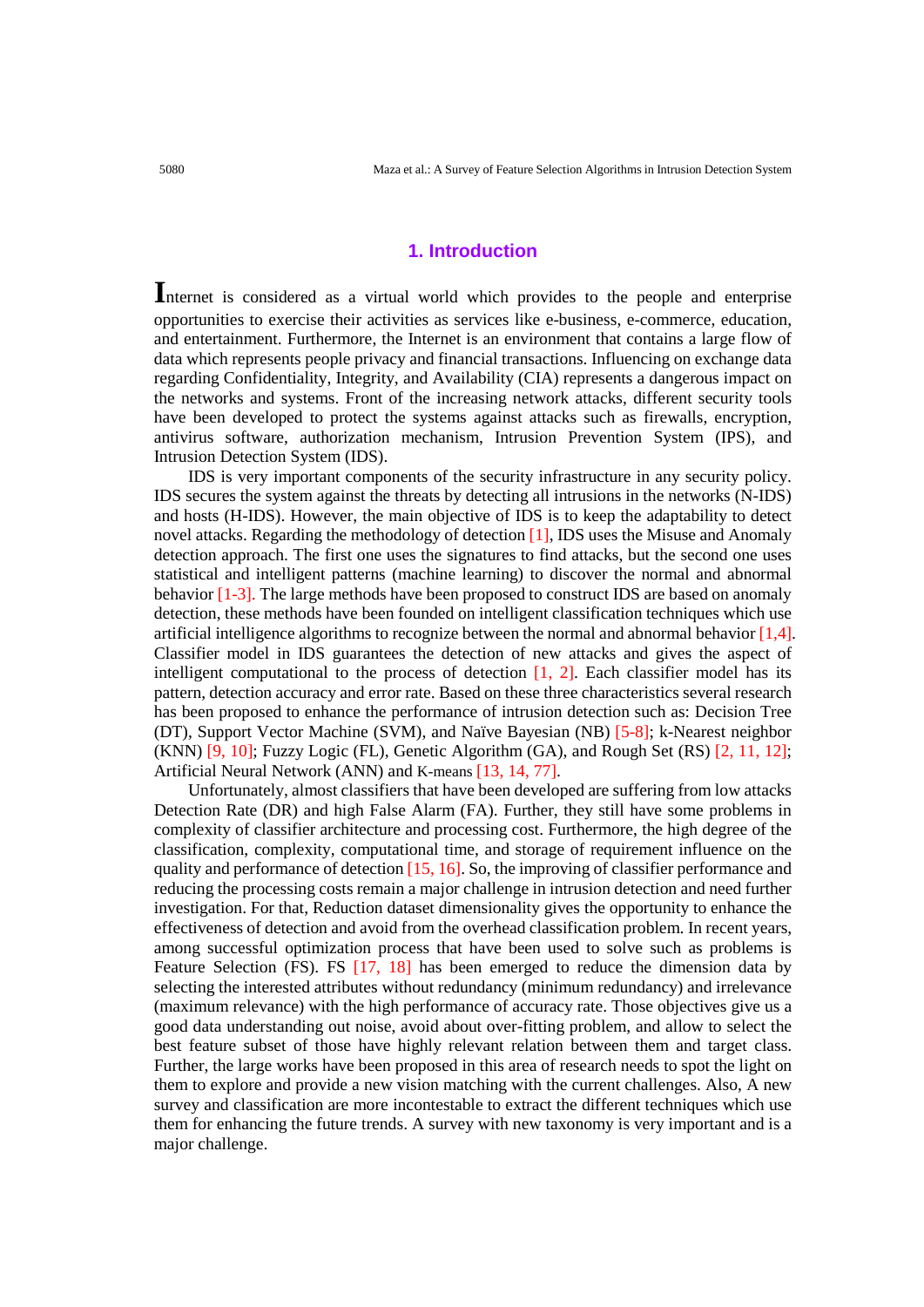In this paper, we describe an overview of the most techniques have been proposed in the FS research by investigation of existing contributions. Further, we introduce the latest well-known FS algorithms for IDS which are developed to select the best feature subsets. We provide a map to understand and construct the current state of the FS in IDS by classification and comparative study. Therefore, a survey is presented to comprehension the research progress and identify the new taxonomy for future trends and existing challenges. The remainder of the paper is organized as follows. In section 2, we represent definitions, types, and topology of IDS. Mathematical definition of FS is given with their techniques and types in section 3. In section 4, data sets are described with the parameters setting. In section 5, we present a new taxonomy with different works of FS on IDS which are classified into five classes. Conclusion and future work are described in section 6.

#### **2. Intrusion Detection System**

# **2.1 Definitions**

- Intrusion Detection process [3, 19] is an intelligent process to monitor the computer system or network events and signs the possible incidents.

- Intrusion detection model [19, 20] uses computational and intelligent methods to construct the model recognition, which is used to detect possible intrusions.

- Intrusion Detection System [1, 20] is an intelligent machine with their ability of collaboration with other IDS which automate the intrusion detection process by executing the recognition model to detect possible intrusion.

**Fig. 1** illustrates the general architecture of IDS [1, 19, 20, 21] which each IDS unit has the possibility of collaboration with other IDS units.



**Fig. 1.** General IDS Architecture.

## **2.2 Type**

 There are different classification types of IDS, which are based on their position on the system, deployment, architecture, functionality and detection methods. **Table 1** illustrates the different classification of IDS.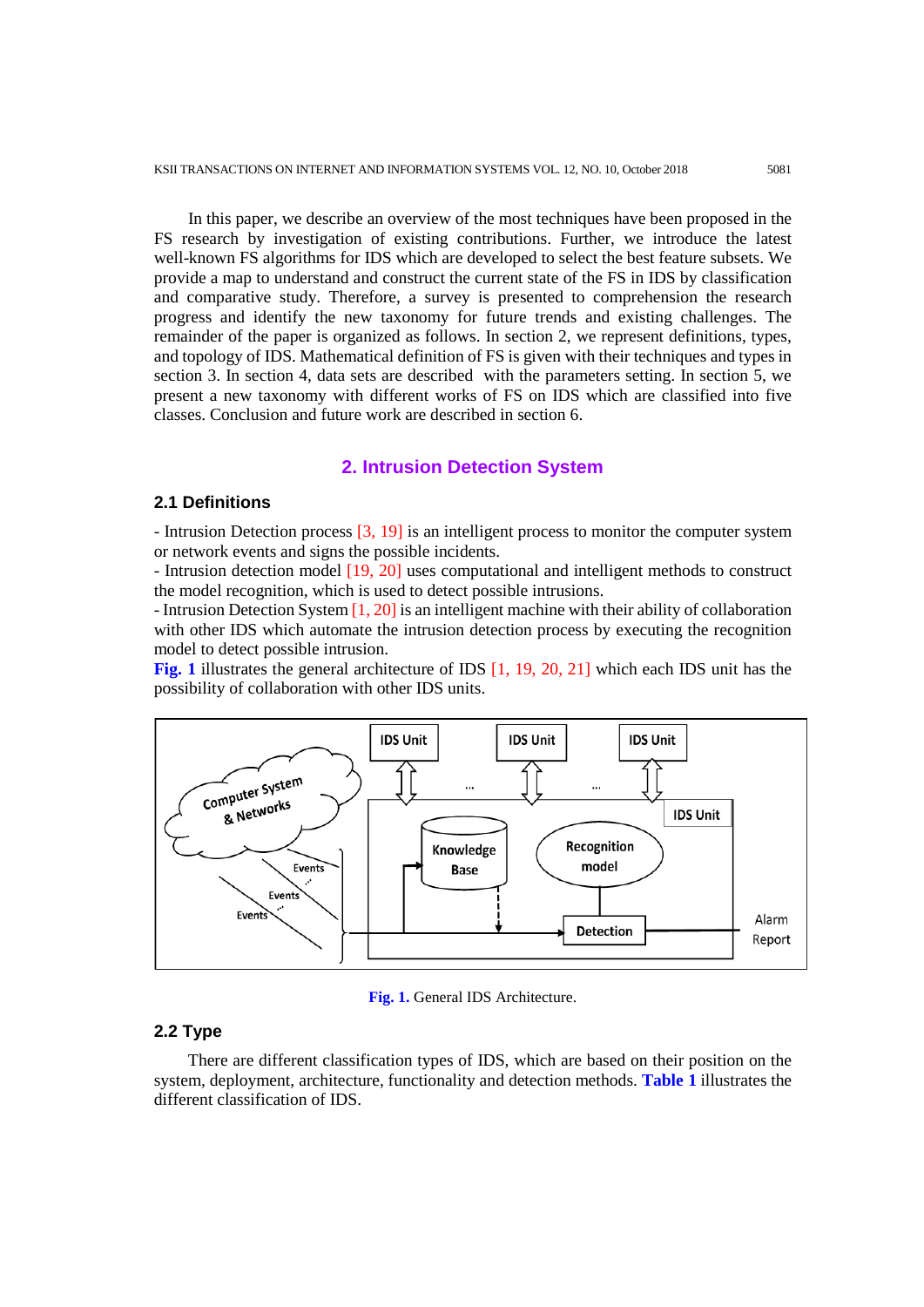| <b>Type</b>        | <b>Name</b>                                                                                                                           | <b>Description</b>                               |  |  |  |  |
|--------------------|---------------------------------------------------------------------------------------------------------------------------------------|--------------------------------------------------|--|--|--|--|
|                    | <b>HIDS</b>                                                                                                                           | Hosts monitoring.                                |  |  |  |  |
|                    | Position<br><b>NIDS</b><br><b>WIDS</b><br>Deployment<br><b>NBA</b><br><b>MIDS</b><br>Centralized<br>Hierarchical<br>Fully distributed | Networks monitoring.                             |  |  |  |  |
|                    |                                                                                                                                       | Wireless traffic monitoring.                     |  |  |  |  |
|                    |                                                                                                                                       | Monitoring the behavior of networks.             |  |  |  |  |
|                    |                                                                                                                                       | Multiple techniques.                             |  |  |  |  |
|                    |                                                                                                                                       | Different Detection Units (DU) with one          |  |  |  |  |
|                    |                                                                                                                                       | Correlation Unit (CU).                           |  |  |  |  |
| Architecture       |                                                                                                                                       | Multiple communication groups for IDS.           |  |  |  |  |
|                    |                                                                                                                                       |                                                  |  |  |  |  |
|                    |                                                                                                                                       | Each DU with its CU that are belonging to        |  |  |  |  |
|                    |                                                                                                                                       | distributed correlation schema.                  |  |  |  |  |
| Signature (misuse) |                                                                                                                                       | Using a knowledge base of signatures.            |  |  |  |  |
| Detection          | Anomaly (behavior)                                                                                                                    | Using behavior to detect the normal and abnormal |  |  |  |  |
|                    |                                                                                                                                       | connexion.                                       |  |  |  |  |
|                    | <b>Stateful Protocol Anlysis</b>                                                                                                      | Specific version of signature detection.         |  |  |  |  |

| <b>Table 1. IDS Classification.</b> |
|-------------------------------------|
|-------------------------------------|

The most IDS classifications regarding position in the system are divided into the Host IDS (HIDS) and Network IDS (NIDS)  $[1, 3]$ . HIDS is placed on the host to monitor and sign intrusions. Beside, NIDS is placed on the network to control the traffic for detecting the suspicious activities. Further, another IDS classification is based on the deployment aspect that are mentioned in [3] as follows: Wireless-based IDS (WIDS), Networks, Behavior analysis (NBA), and Mixed IDS (MIDS). WIDS is specified for wireless network and the NBA is used to analyze network, protocols and application to sign the suspicious activities. MIDS is defined like an adoption of multiple technologies (hybrid techniques). Further, Wireless Sensor Networks (WSNs) intrusion detection is considered as a part of WIDS. There are several works which are proposed for intrusion prevention and detection into WSNs such as: [76, 77]. Collaboration IDS (CIDS) [20] is among IDS classification type that belongs to the architecture aspect. CIDS is based on the correlation and detection unit into each IDS. CIDS is divided into three types which as: Centralized, Hierarchical, and fully distributed. Furthermore, Detection methodology is also among the aspect of classification which Regarding the detection method of  $[1, 3]$ , IDS uses the misuse detection (signature) and anomaly (behavior) detection. Misuse detection uses the pre-definition of known attacks like a knowledge base of signatures to define the possible suspicious events such as [78]. Therefore, anomaly detection has been used a statistical and machine learning pattern to build a classifier model which is used to discover the normal and abnormal behavior.

 In anomaly detection, the most intelligent classification model has been used by IDS are based on artificial and computational intelligence algorithms. These classifiers models have been applied as a single or multi (hybrid) algorithms which are combined between a set of algorithms such as: DT, SVM, NB, KNN, GA, RS, FL, ANN, Swarm Intelligence (SI), and Artificial Immune System (AIS).

Despite the results of these models, they still suffer from the limitation in achieving high detection rate accuracy versus the False Positive Rate (FPS), which appears as an inability to recognize all attack attempts. Architecture complexity, processing cost, computational time, and storage requirements of the models have been influenced on the quality and detection performance. Thus, FS is presented like preprocessing optimization process to solve these problems by selecting the interesting attributes without redundancy and irrelevance.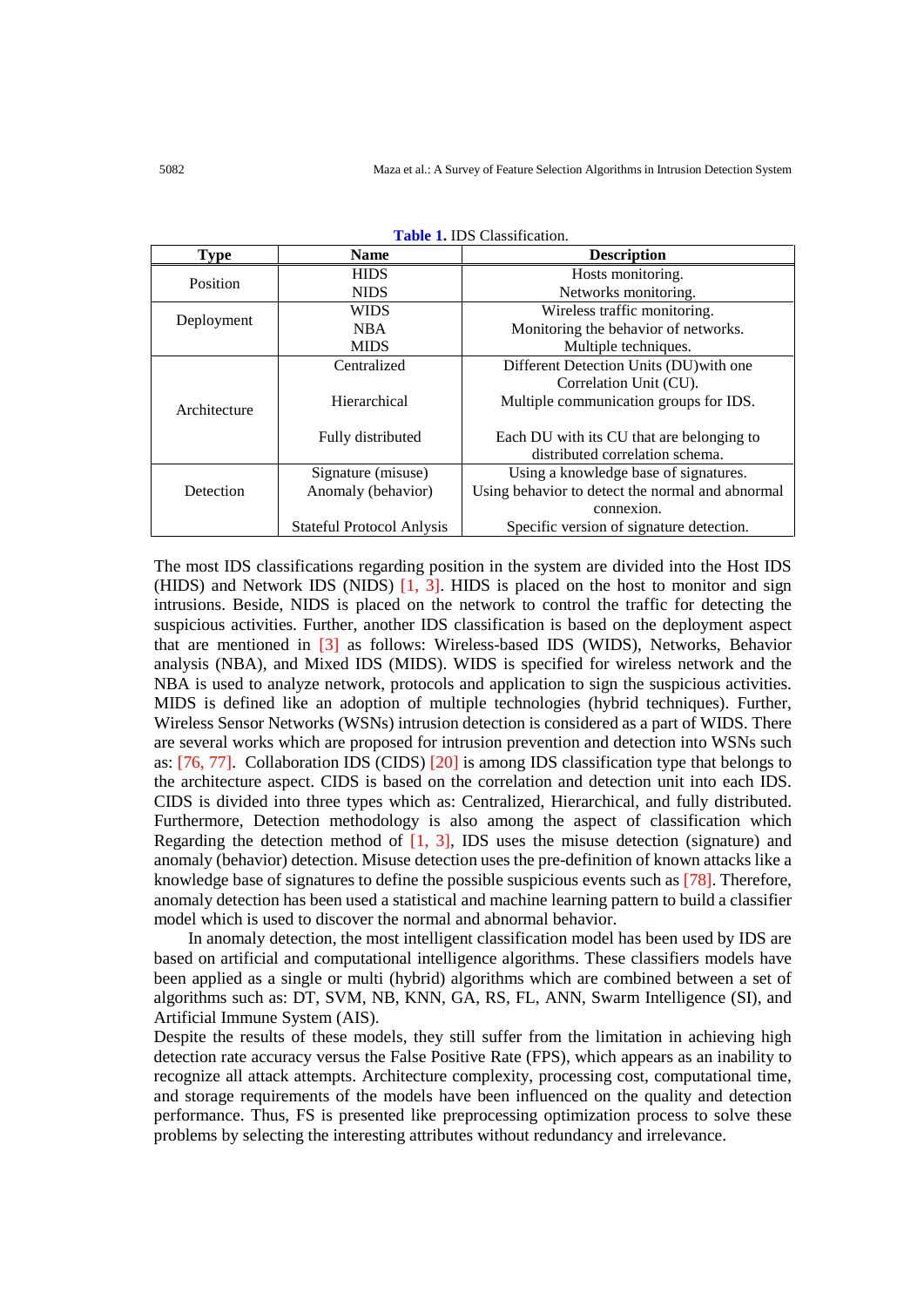# **3. Feature Selection**

#### **3.1 Definition**

Feature Selection (FS) [17, 18] is a preprocessing optimization process to decrease the dimensionality of dataset by selecting the interesting features without redundancy and irrelevance. These features represent the best subset(s) which ensure  $[18, 26, 29, 30]$ :

- Increasing the performance of the classification model (Accuracy Rate), and avoid the overhead of classification problem.

- Reducing the computation time and storage requirements.

- Understanding data out noise and avoid over-fitting problem.

Mathematical definition of feature selection is presented as 6-uplet  $FS = \{ D, F, C, S, fs, E \}$ , where: D is a dataset D=  $\{i_1, i_2, ..., i_m\}$  with m instances, F is set of features F =  $\{f_1, f_2, ..., f_n\}$  with n number of features, C is a target class  $C = \{c_1, c_2, ..., c_k\}$  with the k label of target classes, S (search space) is a partition of set F which contains all subsets that we can construct by F where S=  $\{s_1, s_2, ..., s_l\}$  (l=  $2^n - 1$ : NP-Hard optimization problem) with  $s_i = \{f_i, f_k, ..., f_l\}$  ( $1 \leq j \neq j$  $k \neq l \leq n$ ), E evaluation measure, and function fs which represents the process of feature selection: fs :  $F \rightarrow S$ .

Furthermore, the evaluation measure (E) is used by fs to evaluate the feature subsets and gives metrics that determine the goodness of them. The evaluation measure is divided into five types according to [31] which are : Distance, Information, Dependency, Consistency, and Classifier Error Rate.

## **3.2 Process and Mechanisms**

According to [17, 32], **Fig. 2** illustrates the most popular process that is used for FS. Subset generation is the search method, which discovers the search space for selecting the best subset(s). Subset evaluation uses the criterion measure to evaluate each subset. While, Result validation is the step of validation, which classifier algorithms are used to decide its effectiveness. Evaluation measure (Evaluation step) and search method (Subset generation) are the important steps in the feature selection, they decide effectiveness of feature subset(s) which are selected.



**Fig. 2.** Feature Selection Process.

FS process follows a mechanism of detection which is focused into three categories such as: incremental, decremental, and random selection.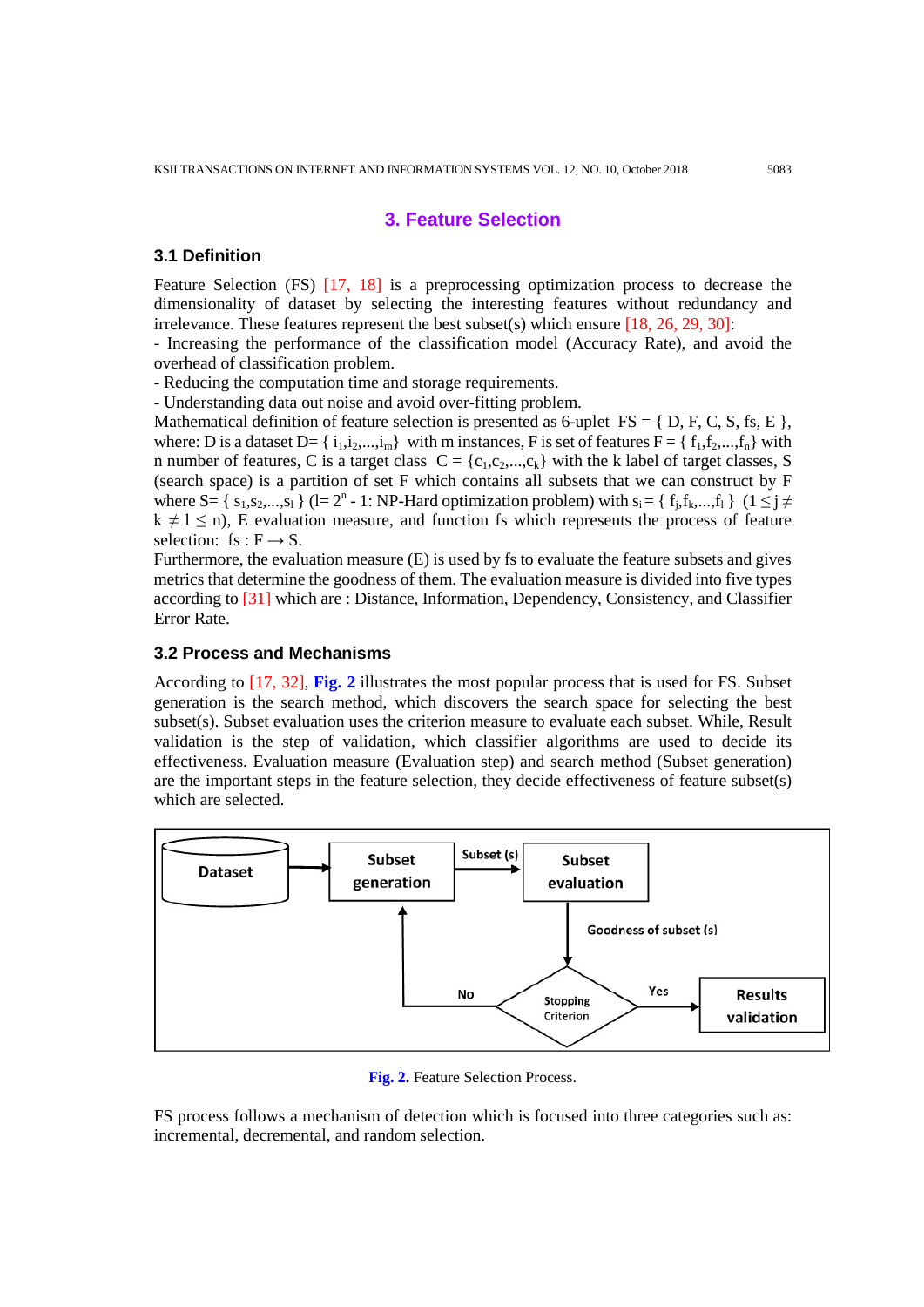Incremental mechanism, the set of features that represents the best features are selected by the process of selection is started empty. In each iteration the process adds a new feature into the set (one by one). Selection of the new feature is depending to the evaluation metrics. At the end of the process, the set of features contains the best features which represent the best feature subset. In Decremental mechanism, Set of the best features starts full with all features. When, the selection process is finished, the set of features contains just the best features that remain after removing other features one by one in each iteration. Also, Decremental mechanism uses the metric evaluation to select which feature is removed. Furthermore, Random mechanism, in each iteration, it selects a group of features like subset and evaluates it with evaluation measures. At the end of the process, it gets the best subset between all subsets selected. The manner to select the features group is depending to the techniques are used by the approach proposed.

# **3.3 Type**

Depends on the dependency with learning/classification algorithms, the feature selection has been classified into three groups [17, 33, 34]: wrapper, filter, and hybrid approach.

 Wrapper approach [2, 18, 30] uses the learning/classification algorithms to select the best features like a tool of evaluation. It uses accuracy rate (error rate) as a feedback to determine the effectiveness of feature subsets. Filter approach [2, 30, 31] uses the statistical learning data as a measure to evaluate the attributes independently of learning/classification algorithm. However, wrapper and filter approach have some advantages and inconvenients. The wrapper methods reach better classification performance than filter method, but they are more computationally expensive [2, 35]. On otherwise, filter approach has been assigned when processing has high dimensional data  $[18]$ . Hence, the hybrid approach is a combination between wrapper and filter methods, which has been emerged to cover those inconvenient and benefit from the advantages.

## **4. Datasets and Performance Evaluation**

#### **4.1 Datasets**

 Different public and private datasets are integrated as a benchmark data for IDS evaluation. Private and self-produced datasets are generated to avoid incomplete training datasets, but still inaccessible and difficult to guarantee their efficiency. Furthermore, public datasets utilise user behavior system call sequences and network traffic data source. DRAPA98-99, KDDcup99, and NSL-KDD are the famous public benchmarks which have been based on traffic network and considered useful data to evaluate IDS. DRAPA-Lincoln dataset [22] has been created by MIT's Lincoln Laboratory. DRAPA-Lincoln has two versions (DRAPA98 and DRAPA99). DRAPA98 data set is a collection of 300 instances of 38 attacks between training and test data. While, DRAPA99 dataset contains 200 instances of 58 attacks. Further, KDDcup99 [23] is considered a derivation of DRAPA98 which integrates the individual TCP packets into TCP connections. KDDcup99 is a collection of five million connections records from seven weeks of network traffic. KDDcup99 is distributed in two versions, the full data set with 4898431 records and the 10 % subset with 494307 recordings.

 The new version of KDDcup99 is NSL-KDD [5, 24] that considered like a revised version. The most advantages of NSL-KDD is focused on the record number of training set and test set that minimizing the level of difficulty. At NSL-KDD, they remove all redundant records in the training set and duplicate records in the test set whose make the data set has a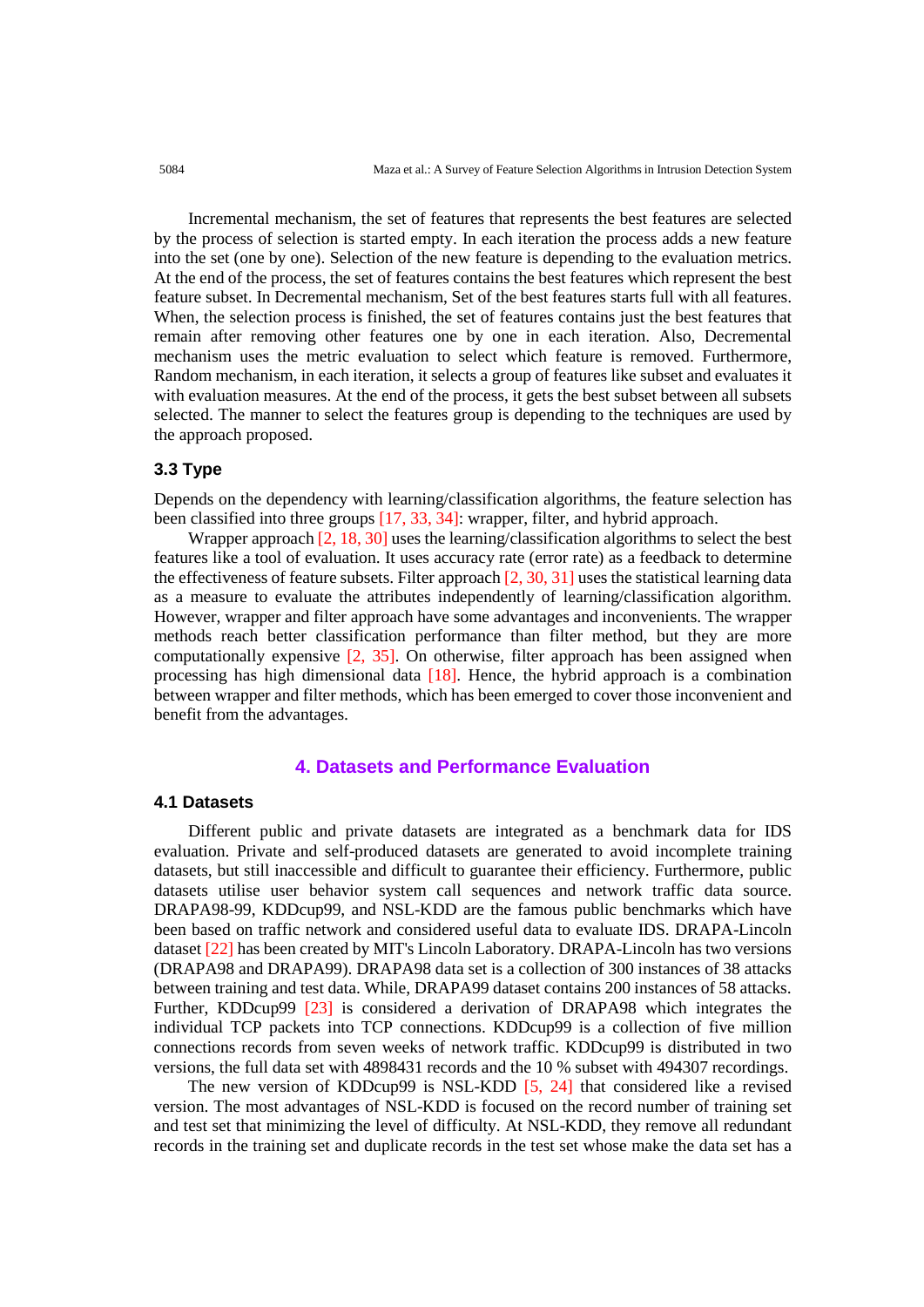reasonable record number. Both data sets (KDDcup99 and NSL-KDD) have the same problems regarding the real network representation  $[25]$ . However, Both data sets have been still used by the most research like an experimental data set. While, KDDcup99 is derived from DRAPA98 and NSL-KDD is obtained by removing the redundant and duplicate instances of KDDcup99. We focus on KDDcup99 and NSL-KDD to describe the different features which contain 41 features (32 continuous and 9 nominal attributes) with target class. The 41 features have been characterized in four categories (Basic, content and traffic (time based traffic and host based traffic)). The description of all features of KDDcup99 and NSL-KDD are shown in **Table 2.**

| <b>Num</b>     | <b>Name</b>        | <b>Type</b> |            | <b>Description</b>                                                                             |
|----------------|--------------------|-------------|------------|------------------------------------------------------------------------------------------------|
| 1              | duration           | Continuous  | Category 1 | Length of the connection.                                                                      |
| 2              | Protocol_type      | Nominal     |            | Connection protocol.                                                                           |
| 3              | service            | Nominal     |            | Destination service.                                                                           |
| $\overline{4}$ | flag               | Nominal     |            | Status flag of the connection.                                                                 |
| 5              | Src_bytes          | Continuous  |            | Bytes sent from source to destination                                                          |
| 6              | Dst_bytes          | Continuous  |            | Bytes sent from destination to source                                                          |
| 7              | land               | Nominal     |            | 1 if is from/to the same host/port; 0 otherwise                                                |
| 8              | Wrong_fragment     | Continuous  |            | Number of wrong fragment                                                                       |
| 9              | urgent             | Continuous  |            | Number of urgent packets                                                                       |
| 10             | hot                | Continuous  | Category 2 | Number of hot indicators                                                                       |
| 11             | Num_failed_logins  | Continuous  |            | Number of failed login in attempts                                                             |
| 12             | Logged_in          | Nominal     |            | 1 if successfully logged in; 0 otherwise                                                       |
| 13             | Num_compromised    | Continuous  |            | Number of compromised conditions                                                               |
| 14             | Root shell         | Nominal     |            | 1 if root shell is obtained; 0 otherwise                                                       |
| 15             | Su_attempted       | Nominal     |            | 1 if su root command attempted; 0 otherwise                                                    |
| 16             | Num_root           | Continuous  |            | Number of root accesses                                                                        |
| 17             | Num_file_creations | Continuous  |            | Number of file creation operations                                                             |
| 18             | Num_shells         | Continuous  |            | Number of shell prompts                                                                        |
| 19             | Num_access_files   | Continuous  |            | Number of operations on access control files                                                   |
| 20             | Num_outbound_cmds  | Continuous  |            | Number of outbound commands in an ftp session                                                  |
| 21             | Is_hot_login       | Nominal     |            | 1 if the login belongs to the hot list; 0 otherwise                                            |
| 22             | Is_guest_login     | Nominal     |            | 1 if the login is a guest login; 0 otherwise                                                   |
| 23             | count              | Continuous  | Category 3 | Number of connections to the same host as the current<br>connection in the past two seconds    |
| 24             | Srv_count          | Continuous  |            | Number of connections to the same service as the current<br>connection in the past two seconds |
| 25             | Serror_rate        | Continuous  |            | % of connections that have SYN errors (same-host<br>connections)                               |
| 26             | Srv_serror_rate    | Continuous  |            | % of connections that have SYN errors (same-service<br>connections)                            |
| 27             | Rerror_rate        | Continuous  |            | % of connections that have REJ errors (same-host<br>connections)                               |
| 28             | Srv_rerror_rate    | Continuous  |            | % of connections that have REJ errors (same-service<br>connections)                            |
| 29             | Same_srv_rate      | Continuous  |            | % of connections to the same service (same service<br>connections)                             |
| 30             | Diff_srv_rate      | Continuous  |            | % of connections to different services                                                         |
| 31             | Srv_diff_host_rate | Continuous  |            | % of connections to different hosts (same-service)<br>connections)                             |
| 32             | dst host count     | Continuous  | Category 4 | % Count of connections having the same destination host                                        |

**Table 2.** KDDcup99 / NSL-KDD description.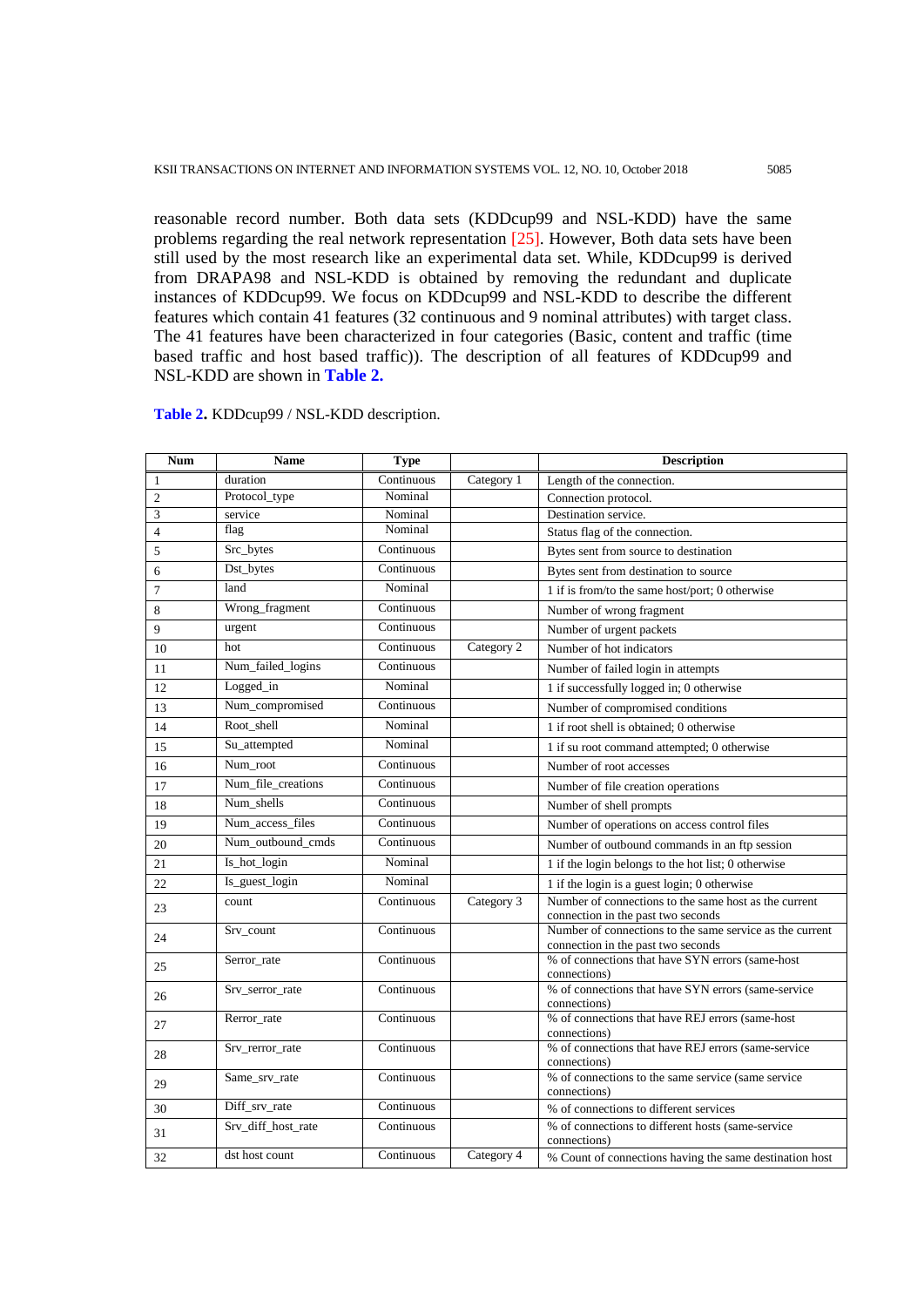| 33 | Dst_host_srv_count              | Continuous | % Count of connections having the same destination host<br>and using the same service |
|----|---------------------------------|------------|---------------------------------------------------------------------------------------|
| 34 | Dst host same srv rate          | Continuous | % of connections having the same destination host and<br>using the same service       |
| 35 | Dst host diff srv rate          | Continuous | % of different services on the current host                                           |
| 36 | Dst_host_same_src_port_<br>rate | Continuous | % of connections to the current host having the same port                             |
| 37 | Dst host srv diff host r<br>ate | Continuous | % of connections to the same service coming from<br>different hosts                   |
| 38 | Dst_host_serror_rate            | Continuous | % of connections to the current host that have an SO error                            |
| 39 | Dst_host_srv_serror_rate        | Continuous | % of connections to the current host and specified service<br>that have an SO error   |
| 40 | Dst host rerror rate            | Continuous | % of connections to the current host that have an RST error                           |
| 41 | Dst host srv rerror rate        | Continuous | % of connections to the current host and specified service<br>that have an RST error  |

Each instance of KDDcup99 and NSL-KDD are classified by normal or attacks connections. KDDcup99 has 24 types of attacks that have been categorized into 4 classes with normal class, namely: DOS (Denied of Service), Probe, U2R (User to Root), and R2L (Romote to Local). These five classes define the type of connection in each instance of KDDcup99. **Table 3** gives the statistical detail about the 5 classes in KDDcup99.

| Table 3. KDDcup99 detail. |  |
|---------------------------|--|
|---------------------------|--|

|                       | <b>Normal</b> | DOS     | Probe | R2L            | U2R | <b>Total</b> |
|-----------------------|---------------|---------|-------|----------------|-----|--------------|
| Whole KDD             | 972780        | 3883370 | 41102 | <sup>126</sup> |     | 4898430      |
| 10% KDDcup99 data set | 97564         | 391458  | 4107  | <sup>126</sup> | ے ر | 494307       |

 Preprocessing step is a very important to prepare the dataset for experimentation before any study or model building. It is performed to eliminate all problems concerning size, incomplete information, and duplication record. For that, different techniques have been integrated using discretization, discrimination, reduction and normalization techniques to prepare the dataset for training and test steps.

#### **4.2 Performance Evaluation**

IDS performances are measured by an evaluation metric. According to the confusion matrix (**Table 4**), we illustrate the most performance measures are used to evaluate the effectiveness of any IDS.

#### **Table 4.** Confusion Matrix.

|              | <b>Predicale class</b> |                     |                     |
|--------------|------------------------|---------------------|---------------------|
|              |                        | <b>Normal</b>       | <b>Attacks</b>      |
| Actual class | Normal                 | True Positive (TP)  | False Negative (TN) |
|              | Attacks                | False Positive (TP) | True Negative (TN)  |

We define seven performance evaluation as follows:

- Error Rate (ER) = (FN+FP) **/** (TP+TN+FN+FP).
- Accuracy Rate (AR) = (TN+TP) **/** (TP+TN+FN+FP).
- Detection Rate (DR) = Recall = TP **/** (TP+FN).
- False Positive Rate (FPR) = FP **/** (FP+TN).
- $-$  Precision  $=$  (TP)  $/$  (TP+FP).

- F-measure =  $(\beta^2+1)$  (Precision.Recall) / ( $\beta^2$ .Precision + Recall); where  $\beta = 1$ .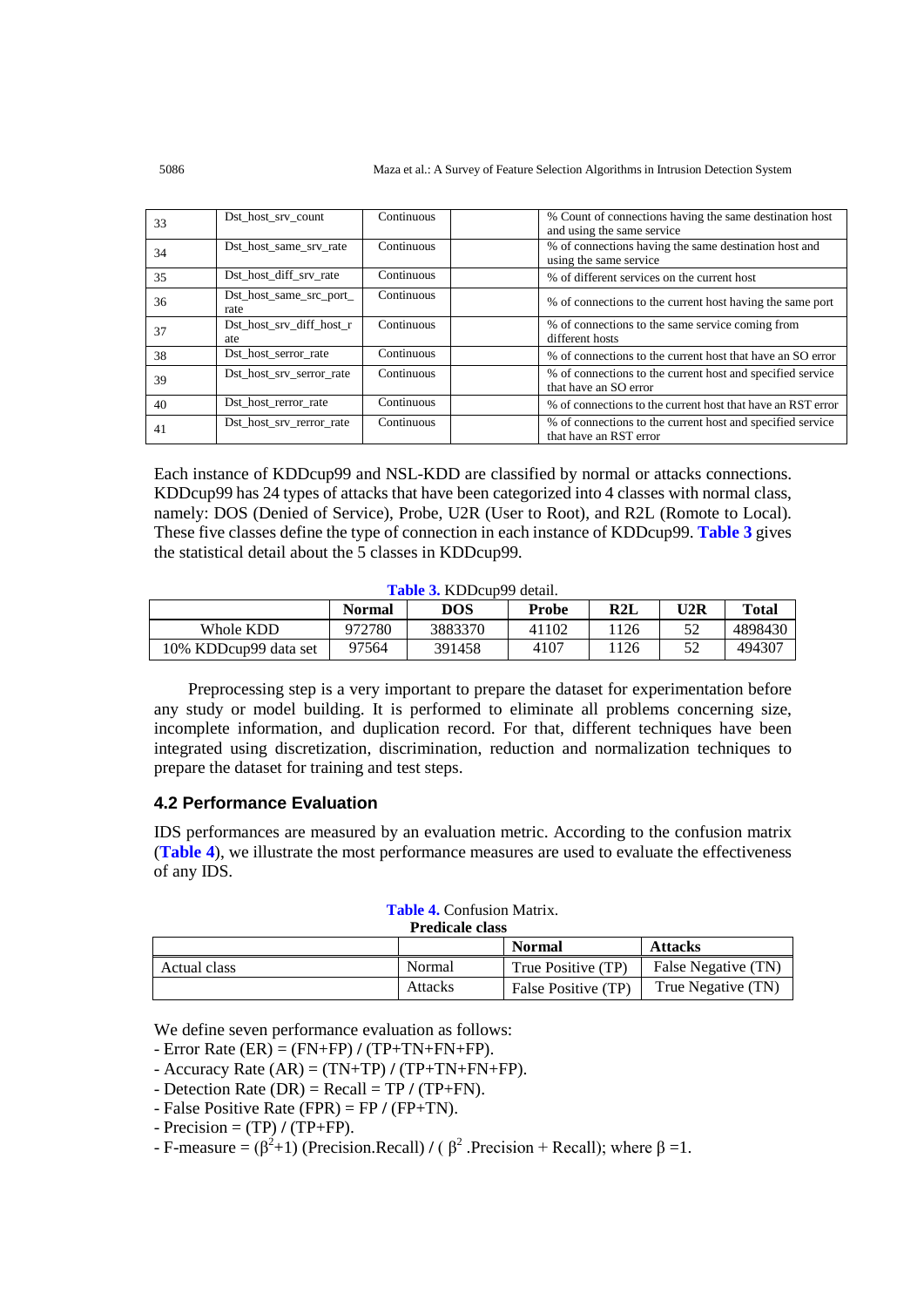- Time Complexity = Time taken by an algorithm to complete its tasks (for selecting the subset of features).

# **5. Taxonomy of Feature Selection Algorithms**

In this section, we propose a new classification taxonomy for feature selection algorithms. In this taxonomy, we present the characteristics of each algorithm depending on its selection technique have been used, selection mechanism, subset solution single/multi-solution, dataset, selection approach, Mono or multi-objective aspects, and the classifiers for evaluating performances. **Fig. 3** illustrates the global taxonomy of feature selection algorithms.



**Fig. 3.** Taxonomy of feature selection algorithms.

We introduce the well-known algorithms have been developed into feature selection for intrusion detection depending to this taxonomy. We classify the algorithms into five approaches according to the techniques have been integrated with them which are: Deterministic Algorithms, Intelligent Patterns, Artificial Neural Networks, Fuzzy & Rough Set and Swarm Intelligent. In each method, we define their techniques that are used with the results have been earned. Regading the results, we add a table of results that specifies the different number of subset(s) are selected, number of feature in subset(s), and accuracy rate(Mean & Max). We specify the selection approach of algorithms between filter, wrapper or hybrid. Feature selection algorithms which used filter approach has lower time complexity than the wrapper approach which is considered higher, because a filter is based on distance, information, dependency, and consistency measures instead of the wrapper which is based on classifiers error rate. Furthermore, we integrate the aspect of single and multi-solution in this classification which means the algorithm has one feature subset like a solution or multi-subset. Another aspect is integrated in these classifications which is mono or multi-objective approaches that have been used in the algorithms. On the other hand, the algorithm uses or not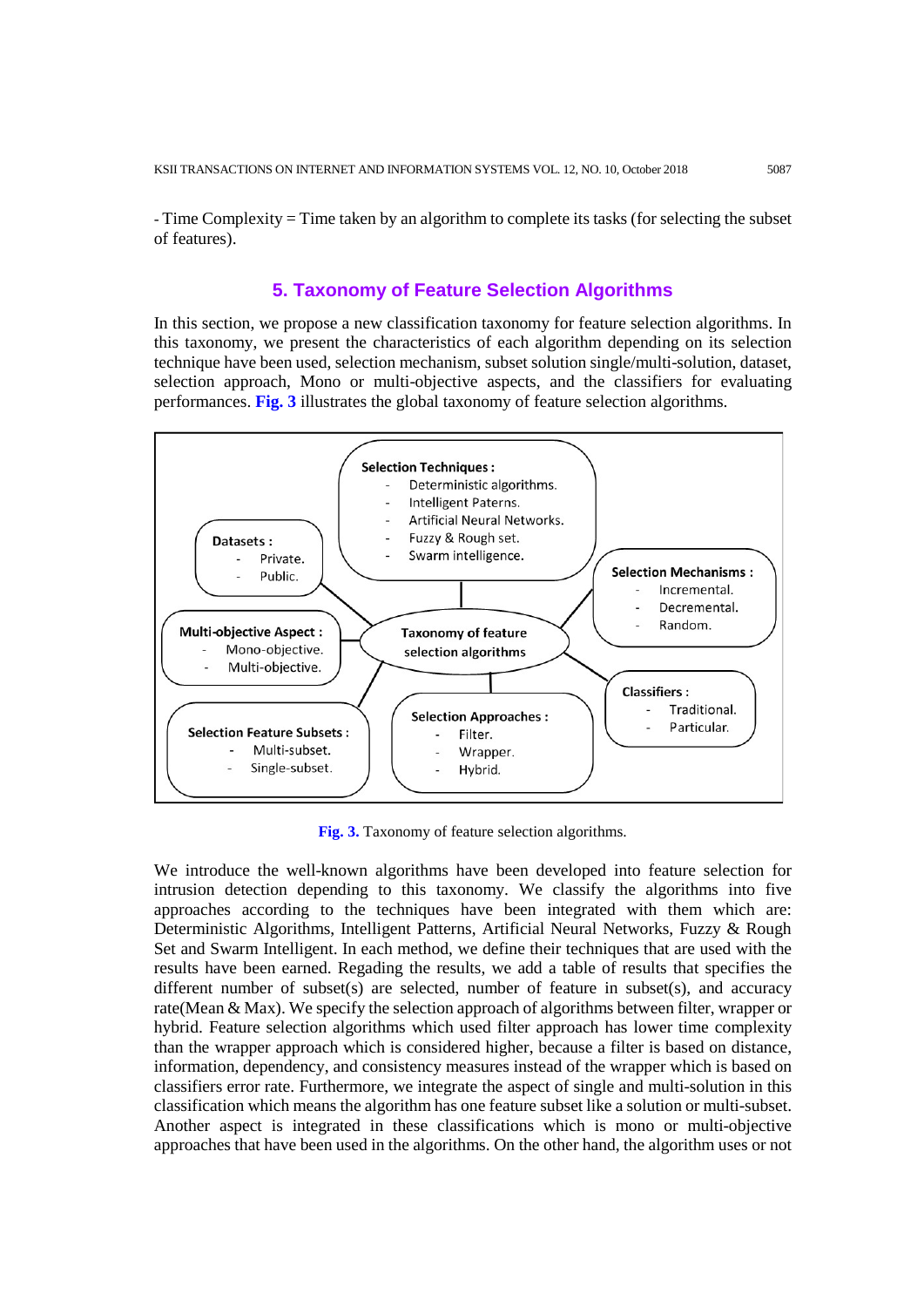the Trade-off (Pareto set) in their process of selection. In each section of our classification, we represent traditional classifier algorithms like DT, SVM, KNN, MLP, and BN which are used by Evaluation or validation steps to confirm the feature subset(s) performance. Furthermore, fewer of algorithms develop their particular classifiers to ensure the evaluation of feature subset(s).

# **5.1 Deterministic Algorithms**

In this section, we present the algorithms that have been based on statistical, probabilistic, and similarity measures to select the best feature without redundancy and irrelevance. Among these measures, we cite Mutual Information (MI), Entropy (E), Correlation Coefficient (CC), Chi-Squared, One-R, Relief-F, and Gain Ratio,..., etc. The strategy has been supported in these algorithms is either incremental or decremental mechanism. Characteristics and results research of algorithms are presented in **Table 5** and **Table 6**.

| <b>Algorithms</b> | <b>Techniques</b>                                                                                                  | <b>Mechanism</b> | Single or<br>Multi-solution | <b>Dataset</b> | Approach | <b>Description</b>                                                                                                                            |
|-------------------|--------------------------------------------------------------------------------------------------------------------|------------------|-----------------------------|----------------|----------|-----------------------------------------------------------------------------------------------------------------------------------------------|
| $[31]$            | Mutual Information                                                                                                 | Incremental      | Multi                       | KDDcup99       | Filter   | Dependency<br>and<br>correlation analysis                                                                                                     |
| $[27]$            | Mutual Information                                                                                                 | Incremental      | Multi                       | KDDcup99       | Filter   | Using Least Square SVM<br>classier                                                                                                            |
| $[36]$            | Correlation and<br>consistency based FS<br>with INTERACT<br>algorithm                                              | Incremental      | Multi                       | KDDcup99       | Filter   | Combination<br>between<br>multi<br>techniques.<br>(Discretizer,<br>filters and<br>classifiers)                                                |
| $[37]$            | <b>Least Square</b><br>Regression, Maximal<br>Information<br>compression index,<br>and Correlation<br>Coefficient. | Incremental      | Multi                       | KDDcup99       | Filter   | Comparison study between<br>feature ranking techniques.                                                                                       |
| $[38]$            | Pearson correlation<br>coefficient                                                                                 | Incremental      | Single                      | <b>NSL-KDD</b> | Filter   | Using Correlation between<br>features, then Correlation<br>between selected features<br>and classes.                                          |
| $[39]$            | Generic Feature<br>Selection (GFS)                                                                                 | Incremental      | Multi                       | KDDcup99       | Filter   | Using<br>multi<br><b>SVM</b><br>classifier.                                                                                                   |
| $[26]$            | Visualized feature<br>generation                                                                                   | Random           | Multi                       | KDDcup99       | Filter   | Generation technique.                                                                                                                         |
| [40]              | <b>Information Gain</b><br>Ratio                                                                                   | Incremental      | Single                      | KDDcup99       | Filter   | Using SVM classifier.                                                                                                                         |
| $[18]$            | Mutual Information<br>and Binary<br><b>Gravitational Search</b><br>Algorithm (BGSA)<br>with SVM.                   | Random           | Single                      | <b>NSL-KDD</b> | Hybrid   | MI integrated into BGSA<br>with SVM classifier.                                                                                               |
| $[41]$            | Chi-square and multi<br>class SVM                                                                                  | Random           | Single                      | <b>NSL-KDD</b> | Hybrid   | Using multi-class SVM<br>classifier                                                                                                           |
| $[42]$            | Chi-square and<br>modified BN.                                                                                     | Decremental      | Single                      | <b>NSL-KDD</b> | Hybrid   | Using LDA to remove<br>noisy attributes.                                                                                                      |
| $[43]$            | Correlation feature<br>selection                                                                                   | Incremental      | Single                      | <b>NSL-KDD</b> | Filter   | Using BN classifier                                                                                                                           |
| $[44]$            | Chi-square, One-R,<br>Relief-F, Information<br>Gain, Gain Ratio, and<br>Symmetrical<br>Uncertainty.                | Incremental      | Single                      | <b>NSL-KDD</b> | Filter   | Comparison study between<br>feature ranking techniques<br>and different combination<br>of<br>classifiers.<br>Feature<br>subset not mentioned. |

**Table 5.** Deterministic feature selection algorithms. **Dataset Approach Description**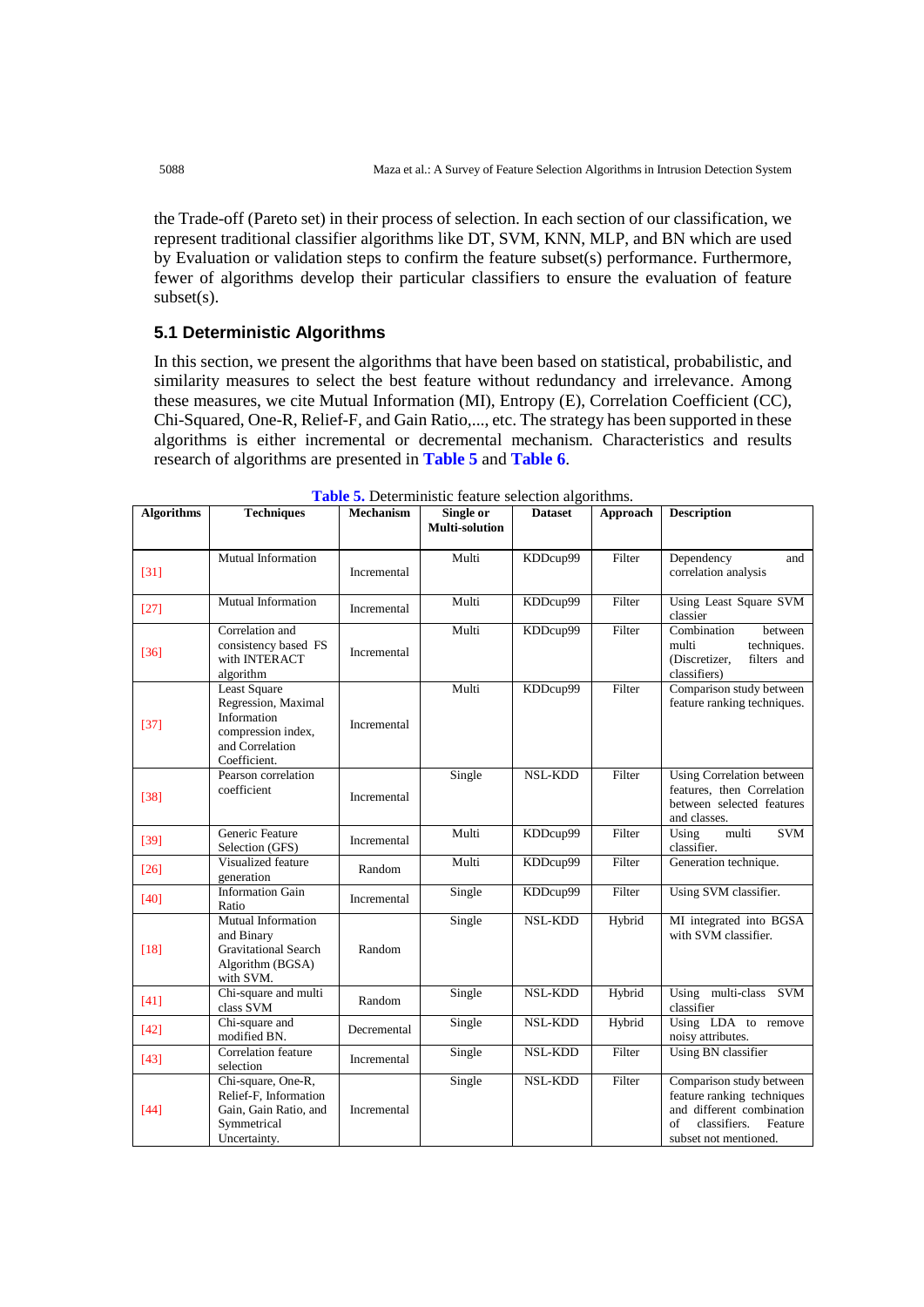| <b>Algorithms</b> | <b>Number of subsets</b> | Number of feature in the subset                   | Mean  | <b>Max</b> |
|-------------------|--------------------------|---------------------------------------------------|-------|------------|
| [31]              | 4                        | 10, 10, 9, and 9                                  | 77.6  | 82.99      |
| $[27]$            | 10                       | 6, 15, 13, 7, 8, 36, 10, 4 (R2L), 10, and 3 (U2R) | 96.27 | 97.77      |
| $[36]$            | 9                        | 6, 6, 7, 7, 6, 7, 7, 16, and 7                    | 77.02 | 94.86      |
| $[37]$            | 3                        | 10, 20, and 30                                    | 81.83 | 98.14      |
| [38]              |                          | 17                                                |       | 99.1       |
| $[39]$            | 6                        | 13, 13, 15, 15, 20, and 29                        | 99.4  | 99.94      |
| $[26]$            | $\mathcal{L}$            | 4,16                                              | 93.73 | 94.35      |
| [40]              |                          | 10                                                |       | 93.34      |
| [18]              |                          | 5                                                 |       | 88.36      |
| [41]              |                          | 31                                                |       | 98         |
| $[42]$            |                          | 22                                                |       | 96.8       |
| [43]              |                          | 12                                                |       | 65.43(U2R) |
| [44]              |                          | (not montioned)                                   |       |            |

**Table 6.** Results of deterministic feature selection algorithms.

In this section, the most researches support incremental mechanism with filter approach. According to the measure of selection have been used which are specified on ranking measure, algorithms of (Sec. 5.1) are obligated to follow the incremental mechanism with one way to arrive to the best features. They select the first feature that achieves a better criteria value and depending this feature and evaluation measure, they select the next feature until they get the final set which represents the best feature subset. Measures have been used in this section are based on ranking measurements, but, they have not prevented to achieve a good result.

# **5.2 Intelligent Patterns**

In this section, we present different algorithms, which are based on Artificial Intelligence (AI) techniques. We focus on SVM, DT, BN, k-means, Cuttlefish, Immune Artificial System (IAS) and evolutionary algorithm which is specified on Genetic Algorithms (GA). **Table 7** and **Table 8** show the algorithms of these sections with the results that have been obtained. Most of these researches are considered like a wrapper or hybrid approaches. On the other hand, they have been merged between techniques for extracting a new technique of selection for example SVM and DT, K-means and SVM. The strategy has been followed by these algorithms are based on random selection. In these researches, they use reduction techniques with intelligent algorithms to achieve the best features at the minimum time. Among reduction techniques are used with feature selection approaches in this section are: PCA (Principal Component Analysis), LDA (Linear Discriminant Analysis), ICA (Independent Component Analysis) and GPC (Genetic Principal Component).

| <b>Algorithms</b> | <b>Techniques</b>                                                                  | <b>Mechanism</b> | Single or<br>Multi-solution | <b>Dataset</b> | Approach | <b>Description</b>                                                               |
|-------------------|------------------------------------------------------------------------------------|------------------|-----------------------------|----------------|----------|----------------------------------------------------------------------------------|
| $[2]$             | Genetic and fuzzy rule<br>(Multi-objective).                                       | Random           | Single                      | KDDcup99       | Wrapper  | Using<br>multi-objective<br>technique.                                           |
| $[45]$            | DT (CART),<br>SVM-wrapper, Markov-<br>blanket, Generic Feature<br>Selection (GFS). | Random           | Multi                       | KDDcup99       | Hybrid   | Comparison<br>study<br>different<br>between<br>methods<br>and<br>wrapper<br>GFS. |
| [6]               | SVM, DT and Simulated<br>Annealing                                                 | Random           | Single                      | KDDcup99       | Wrapper  | Hybrid approach                                                                  |
| $[46]$            | SVM and GPC (Genetic<br>Principal component).                                      | Random           | Multi                       | KDDcup99       | Hybrid   | Using GPC and PCA for<br>reducing the dimension.                                 |
| [47]              | Hybrid Bat algorithm and<br>SVM.                                                   | Random           | Single                      | NSL-KDD        | Hybrid   | Hybrid<br>approach<br>with<br>compared<br>PSO-SVM.                               |

**Table 7.** Intelligent patterns feature selection algorithms.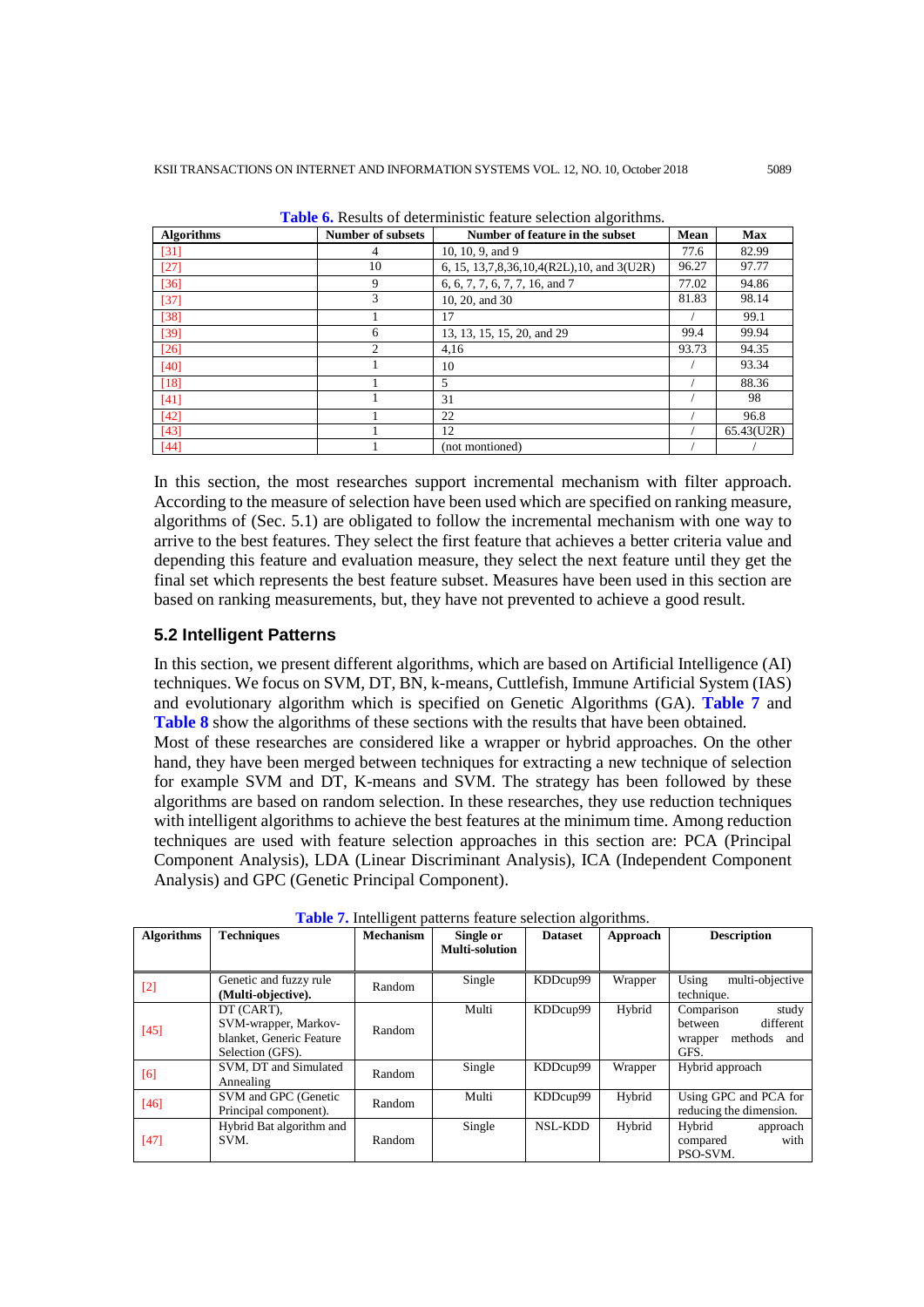| [48]   | Hierarchical clustering<br>method. Mutual<br>information and DT. | Random | Multi  | KDDcup99       | Hybrid  | Agglomerative<br>hierarchical<br>clustering<br>with DT and Mutual<br>information.                                                                                                |
|--------|------------------------------------------------------------------|--------|--------|----------------|---------|----------------------------------------------------------------------------------------------------------------------------------------------------------------------------------|
| $[49]$ | Artificial Immune<br>System                                      | Random | Single | KDDcup99       | Wrapper | Compared with ANN.                                                                                                                                                               |
| [50]   | K-means clustering<br>algorithm and SVM                          | Random | Multi  | KDDcup99       | Hybrid  | Using radial basis kernel<br>function (RBF) for SVM<br>as classification module.<br>The selected features are<br>different for each attack<br>class.                             |
| [28]   | K-means clustering<br>algorithm                                  | Random | Multi  | <b>NSL-KDD</b> | Wrapper | Using MLP classifier                                                                                                                                                             |
| [51]   | Consistency based<br>feature selection, SVM,<br>and LPBoost      | Random | Single | <b>NSL-KDD</b> | Hybrid  | Fusion model.                                                                                                                                                                    |
| [52]   | Hypergraph-Genetic<br>algorithm and SVM.<br>(Multi-objective)    | Random | Single | <b>NSL-KDD</b> | Hybrid  | Using<br>weighted<br>a<br>function<br>objective<br>(trade-off) between the<br>max detection rate and<br>min false alarm rate.                                                    |
| $[53]$ | Vote algorithm with<br><b>Information Gain</b>                   | Random | Single | <b>NSL-KDD</b> | Hybrid  | Estimate the intrusion<br>scope threshold degree.<br>Using<br>different<br>classifiers:<br>DT, Meta<br>RandomTree,<br>Pagging,<br>REPTree, AdaBoostM1,<br>DecisionStump, and BN. |
| [54]   | Genetic algorithm and<br>logistic regression                     | Random | Multi  | KDDcup99       | Wrapper | Using different DT like<br>classifiers.                                                                                                                                          |

| <b>Table 8.</b> Results of Intelligent patterns feature selection algorithms. |  |
|-------------------------------------------------------------------------------|--|
|-------------------------------------------------------------------------------|--|

| <b>Algorithms</b> | <b>Number of subsets</b> | Number of feature in the subset    | Mean  | <b>Max</b> |
|-------------------|--------------------------|------------------------------------|-------|------------|
| $\lceil 2 \rceil$ |                          | 25                                 |       | 92.76      |
| $[45]$            | 5                        | 17, 18, 17, 12, 4, and 5           | 98.22 | 99.6       |
| [6]               |                          | 23                                 |       | 99.96      |
| $[46]$            | $\overline{2}$           | 10 and 12                          | 99.95 | 99.96      |
| [47]              |                          | 23                                 |       | 99.28      |
| [48]              | 7                        | 8, 10, 9, 11, 13, 12, and 14       | 93.35 | 93.8       |
| [49]              |                          | 21                                 |       | 99.1       |
| [50]              | 5                        | 41, 30, 26, 29, and 35             | 91.02 |            |
| [28]              | 20                       | Between 16 to 26                   | 96.93 | 99.73      |
| [51]              |                          | 10                                 |       | 96.2       |
| $[52]$            |                          | 35                                 |       | 96.72      |
| $[53]$            |                          | 8                                  |       | 99.81      |
| [54]              | 8                        | 18, 15, 20, 17, 16, 18, 22, and 18 | 99.34 | 99.5       |

#### **5.3 Artificial Neural Networks**

Artificial Neural Networks (ANN) [15, 39, 55] are an interesting technique which is inspired from the neurons of the human brain. It is an interconnecting neurons that each neural represents a processor unit. These collections of processor units have the ability of learning to solve problems. There are different types of ANN that are classified into different categories according to Supervised or Unsupervised learning, and Feed-forward or Recurrent architecture. Different research works have been proposed on feature selection for IDS which integrate ANN into their solutions. **Table 9** and **Table 10** represent the different algorithms which are based on ANN to solve the problem of feature selection for IDS.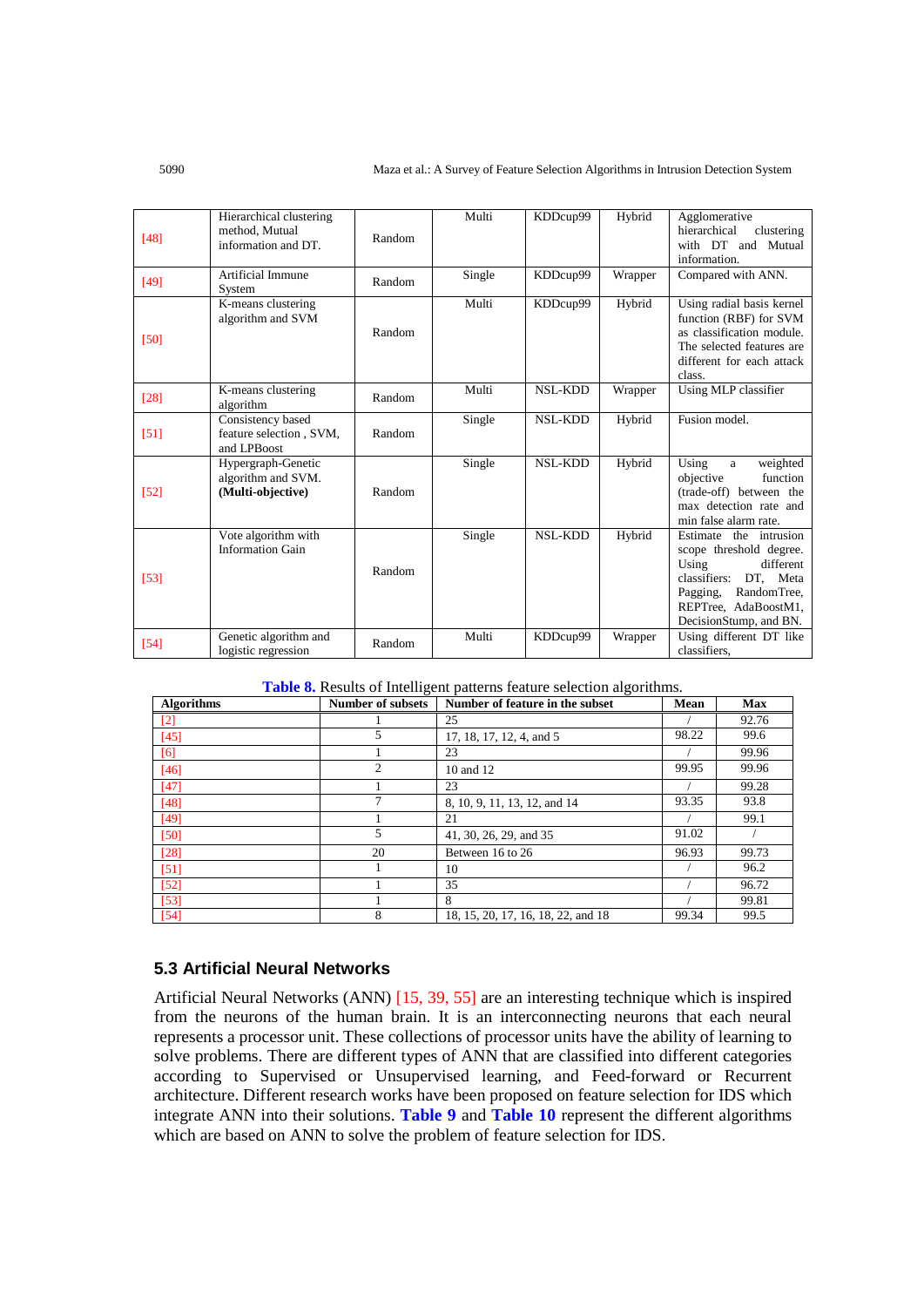| <b>Algorithms</b> | <b>Techniques</b>                                             | <b>Mechanism</b> | Single or<br>Multi-solution | <b>Dataset</b> | Approach | <b>Description</b>                                                                                     |
|-------------------|---------------------------------------------------------------|------------------|-----------------------------|----------------|----------|--------------------------------------------------------------------------------------------------------|
| [56]              | Hybrid flexible neural<br>tree                                | Random           | Single                      | DRAPA98        | Wrapper  | Using an evolutionary<br>algorithm and parameters by<br>PSO. For each class has its<br>feature subset. |
| $[55]$            | Back-propagation<br>neural network.                           | Random           | Single                      | KDDcup99       | Wrapper  | Using ICA (Independent<br>Component Analysis) to<br>eliminate insignificant and/or<br>useless inputs.  |
| $[57]$            | Back-propagation<br>neural network and<br>genetic algorithm.  | Random           | Single                      | KDDcup99       | Wrapper  | classification<br>Multi<br>class<br>process                                                            |
| $[15]$            | Hierarchical<br>self-organizing maps.<br>(Multi-objective)    | Random           | Multi                       | KDDcup99       | Wrapper  | Multi-objective approach.                                                                              |
| $[58]$            | Hybridization of<br>Neural Network and<br>K-Means Clustering. | Random           | Single                      | <b>NSL-KDD</b> | Hybrid   | Using PCA to reduce the<br>computational complexity.                                                   |
| $[59]$            | Artificial neural<br>network                                  | Incremental      | Single                      | KDDcup99       | Hybrid   | Using information gain and<br>correlation.                                                             |

**Table 9.** ANN feature selection algorithms.

|  |  |  |  |  | Table 8. Results of ANN feature selection algorithms. |
|--|--|--|--|--|-------------------------------------------------------|
|--|--|--|--|--|-------------------------------------------------------|

| <b>Algorithms</b> | Number of subsets               | Number of feature in the subset | Mean  | Max   |
|-------------------|---------------------------------|---------------------------------|-------|-------|
| $[56]$            |                                 | 4, 13, 12, 8, and 10            | 99.02 | 99.75 |
| $[55]$            |                                 |                                 |       | 99.5  |
| [57]              | 23 (for each attack its subset) | Between 10 to 17                | 58.39 | 86    |
| $[15]$            |                                 | 22, 29, 25, 25, and 29          | 98.13 | 99.12 |
| [58]              |                                 | 23                              |       | 97.63 |
| [59]              |                                 | 25                              |       | 97.91 |

ANN is integrated into the process of feature selection, such as a classifier in validation step, but different works have been used like an algorithm of feature selection. Back-propagation Neural Network and Self-Organization Maps are the most type of ANN are used in FS area. According to **Table 10**, we confirm the efficiency of ANN which their accuracy rate is between 99 % and 97.9 % in each research. ANN is used with other techniques like GA and K-means, for that, the most algorithms of ANN use random mechanism with wrapper and hybrid approaches.

## **5.4 Fuzzy & Rough Set**

Fuzzy Logic (FL) [60, 61] and Rough Set (RS) [62, 63] are two techniques of artificial intelligence that are used to solve the problems for uncertain, inconsistent and incomplete datasets. Fuzzy logic is an extension of the classical logic and set theory. It has the ability to define decision rules using vague concepts to solve the different real problems. Further, Rough set is a formal framework which is useful for knowledge discovered and analyze data for NP-Hard problems. FS is among a field that have been interested to integrate Fuzzy Logic and Rough Set. **Table 11** and **Table 12** illustrate the recent works that have been developed into feature selection for IDS using FL and RS.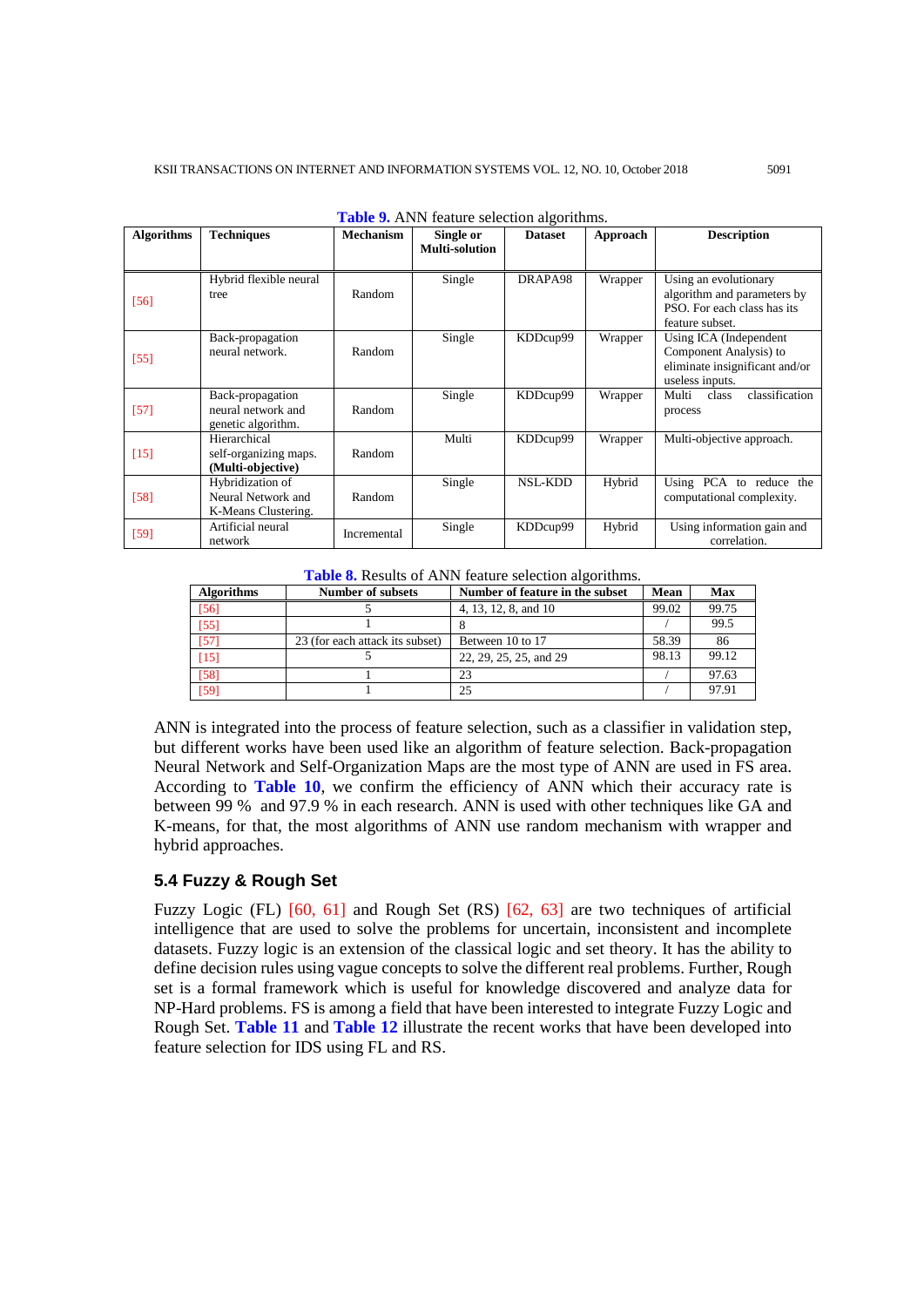| <b>Algorithms</b> | <b>Techniques</b>                              | <b>Mechanism</b> | <b>THOIC</b> 11, I GODY OF HOGGII SOI IOGHIU SOIOOHOII GIGOIHIIIDI.<br>Single or<br>Multi-solution | <b>Dataset</b> | Approach | <b>Description</b>                                                                                            |
|-------------------|------------------------------------------------|------------------|----------------------------------------------------------------------------------------------------|----------------|----------|---------------------------------------------------------------------------------------------------------------|
| $[62]$            | Rough set and fuzzy                            | Random           | Single                                                                                             | KDDcup99       | Wrapper  | Combination approach.                                                                                         |
| [64]              | Multicriterion fuzzy<br>classification method. | Random           | Single                                                                                             | KDDcup99       | Wrapper  | Combined with a greedy<br>attribute selection.                                                                |
| $[65]$            | Fuzzy control language                         | Random           | Multi                                                                                              | KDDcup99       | Wrapper  | <b>Integrating Entropy-based</b><br>feature selection.                                                        |
| $[63]$            | Rough set and<br>NetFlow/IPFIX                 | Random           | Multi                                                                                              | KDDcup99       | Wrapper  | Using KNN classifier.                                                                                         |
| [66]              | Rough set and<br>Hypergraph Technique          | Random           | Single                                                                                             | KDDcup99       | Filter   | Using minimal transversal and<br>vertex linearity for the<br>identification of the optimal<br>feature subset. |

|  |  |  |  | Table 11. Fuzzy & Rough set feature selection algorithms. |
|--|--|--|--|-----------------------------------------------------------|
|  |  |  |  |                                                           |

**Table 12.** Results of fuzzy & rough set feature selection algorithms.

| <b>Algorithms</b> | Number of subsets               | Number of feature in the subset | Mean  | <b>Max</b> |
|-------------------|---------------------------------|---------------------------------|-------|------------|
| [62]              | 4 (for each attacks its subset) | 5, 5, 4, and 4                  | 94.15 | 99.75      |
| [64]              |                                 |                                 |       | 99.96      |
| [65]              |                                 | 14, 17, and 21                  | 99.24 | 99.66      |
| [63]              |                                 | 11, 16, 16, 16, 16, and 17      | 90.33 | 98         |
| [66]              |                                 | 23                              |       | 96.63      |

FL and Rough Set have been mostly integrated into feature selection for obtaining the minimal feature from all possible feature set. Almost research of FL and RS are associated under the wrapper approach and random mechanism of selection. We remarked that the research of the FL and RS for feature selection is merged with other techniques like a fusion for more precision or like a classification algorithm to evaluate their effectiveness.

## **5.5 Swarm Intelligence**

In this section, we present Swarm Intelligence (SI) technique  $[1, 32]$ , which is an artificial intelligence technique. It is inspired from the emergent behavior of social insects and swarms. SI is based on individuals that are interacted between them and environments to optimize objectives by a collaborative search. It is used to solve the complex problems by applying a sophisticated collective intelligence. Each individual represents a potential solution and all of them present the population of solutions. Two famous techniques of SI are presented in this section, which are: Ant Colony Optimization (ACO) and Particle Swarm optimization (PSO). The ACO and PSO have been used to solve the problem of feature selection for IDS.

## **5.5.1 Ant Colony Optimization**

ACO  $\left[1, 32, 67\right]$  is an inspiration from the real behavior of ants, which want to find the shortest path between the colony and food sources. Each individual of the population is presented by ants with its pheromones. ACO is based on their pheromone and ants to find the optimal solution of search space. The ACO have been applied to solve the discrete optimization problems. Further, it is used in feature selection for IDS with interesting approach, but it is still limited. In this section, we present three improving works which are [67- 69]. **Table 13** and **Table 14** illustrate the different proposed approach of ant colony for feature selection and their results.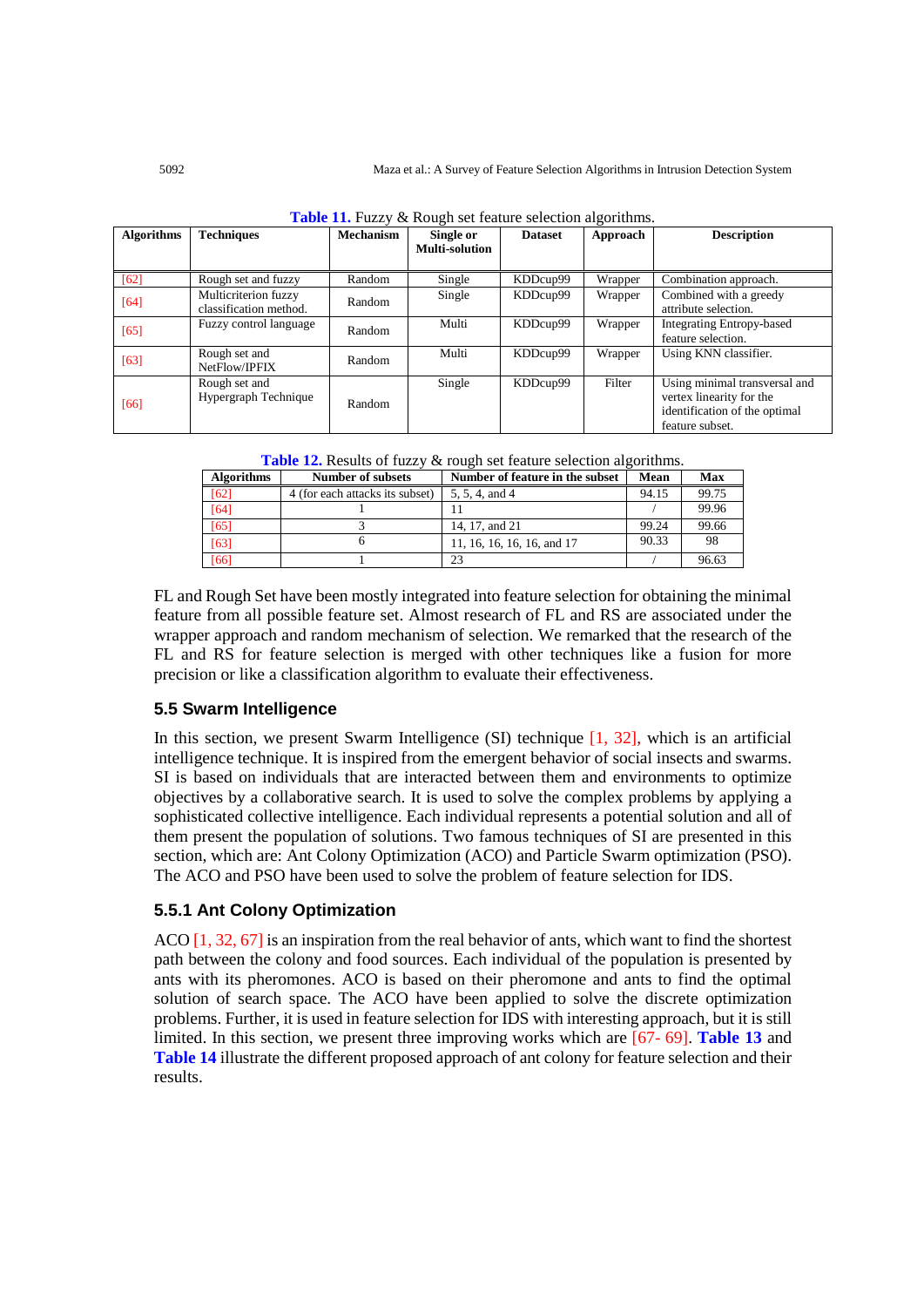| <b>Algorithms</b> | <b>Techniques</b>                              | <b>Mechanism</b> | Single or<br><b>Multi-solution</b> | <b>Dataset</b> | Approach | <b>Description</b>                 |
|-------------------|------------------------------------------------|------------------|------------------------------------|----------------|----------|------------------------------------|
| [68]              | Ant colony<br>optimization                     | Random           | Single                             | KDDcup99       | Wrapper  | Using SVM for detection.           |
| [67]              | Ant colony<br>optimization, K-means<br>and SVM | Decremental      | Multi                              | KDDcup99       | Wrapper  | Combination between<br>Techniques. |
| $[69]$            | ACO and fuzzy entropy                          | Random           | Single                             | Private        | Wrapper  | Combination approaches.            |

**Table 13.** ACO feature selection algorithm

| <b>Table 14.</b> Results of ACO feature selection algorithms. |  |
|---------------------------------------------------------------|--|
|---------------------------------------------------------------|--|

| <b>Algorithms</b> | Number of subsets | Number of feature in the subset | Mean  | Max   |
|-------------------|-------------------|---------------------------------|-------|-------|
| [68]              |                   | $\Omega$                        |       | 97.76 |
| [67]              |                   | 10, 10, 10, and 19              | 96.78 | 98.62 |
| [69]              |                   |                                 |       | 99.69 |

#### **5.5.1 Particle Swarm Optimization**

PSO [32] is among techniques are used in feature selection for IDS. It is inspired on simulation of social behavior of birds flocking. PSO has been used to solve the global no linear optimization problem with constraints. PSO is based on the fitness, velocity, and position of each particle to get the optimal solution. In PSO, each partial solution (individual) is encoded by a vector. PSO has two versions, which are: discrete and continuous depending on the problem, data type and population. Based on the mechanisms that have been integrated into PSO, different researches have been proposed to search about the best feature subset(s) for intrusion detection system. **Table 15** and **Table 16** show different works have been based on PSO and their results.

**Table 15.** PSO feature selection algorithms.

| <b>Algorithms</b> | <b>Techniques</b>         | <b>Mechanism</b> | Single or<br><b>Multi-solution</b> | <b>Dataset</b> | Approach | <b>Description</b>            |
|-------------------|---------------------------|------------------|------------------------------------|----------------|----------|-------------------------------|
|                   |                           |                  |                                    |                |          |                               |
| [70]              | PSO and rough set.        | Random           | Single                             | KDDcup99       | Wrapper  | Rough-DPSO algorithm          |
|                   |                           |                  |                                    |                |          | between RS and PSO            |
| $[71]$            | PSO. (Multi-objective)    | Random           | Single                             | KDDcup99       | Wrapper  | Multi-objective approach.     |
| [72]              | PSO and Random forest.    | Random           | Multi                              | KDDcup99       | Wrapper  | Multi-objective approach.     |
| [16]              | PSO and Genetic algorithm | Random           | Multi                              | <b>NSL-KDD</b> | Hybrid   | Using PCA.                    |
|                   | Multi-objective PSO.      | Random           | Single                             | KDDcup99       | Wrapper  | Deal with Real time attacks   |
| $[73]$            | (Multi-objective)         |                  |                                    |                |          |                               |
|                   | PSO with tree-based       |                  | single                             | <b>NSL-KDD</b> | Wrapper  | Using three types of Decision |
| $[74]$            | classifiers               | Random           |                                    |                |          | tree (CART, Random forest,    |
|                   |                           |                  |                                    |                |          | and $C4,5$ ).                 |
|                   | PSO and Bat algorithm     |                  | Multi                              | <b>NSL-KDD</b> | Wrapper  | Comparative study on FS       |
|                   |                           | Random           |                                    |                |          | based swarm intelligence.     |
| $[75]$            |                           |                  |                                    |                |          | Using two versions of the Bat |
|                   |                           |                  |                                    |                |          | algorithm (BAL and BAE).      |

| <b>Table 16.</b> Results of PSO feature selection algorithms. |  |
|---------------------------------------------------------------|--|
|---------------------------------------------------------------|--|

| <b>Algorithms</b> | Num of subsets   | Number of feature in the subset      | Mean  | <b>Max</b> |
|-------------------|------------------|--------------------------------------|-------|------------|
| [70]              |                  |                                      | 93.40 | 95.35      |
| 1711              |                  | n                                    |       | 94.15      |
| 721               | 9 for PROB attck | 7, 13, 20, 15, 13, 30, 17, 14, and 3 | 85    | 100        |
| 161               |                  | 8 and 10                             | 98.8  | 99.4       |
| [73]              |                  |                                      |       | 98         |
| [74]              |                  | 11, 9, and $6$                       | 99.47 | 99.8       |
| [75]              | 20               | Between 13 to 22                     | 93.63 | 97.17      |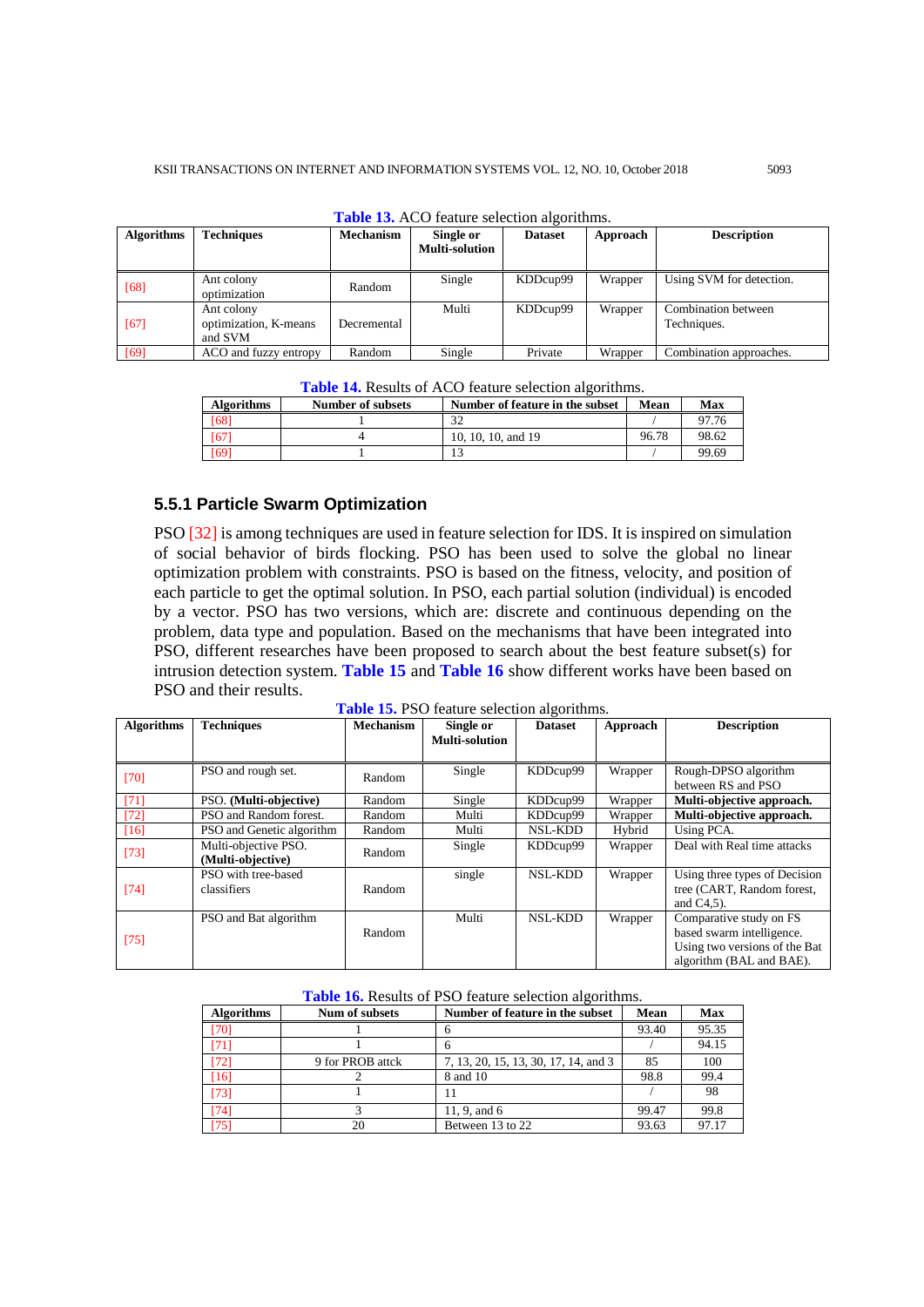We remarked that the ACO and PSO works have been integrated into wrapper with hybrid approaches. They use either incremental or random mechanism into their feature selection algorithms. ACO and PSO need an orientation techniques to guide their exploration of the search space. For that, ACO and PSO are combined with other techniques to orient their research into the search space. Deffirent classifiers have been used with ACO and PSO to calculate performnaces of each feature subset(s).

# **5. Conclusion**

IDS is an important tool in any security infrastructure, which is used to protect a system against attacks. Further, it is suffer of computational complexity, response time, and storage requirements. FS is among preprocessing step, which searches to decrease the degree of these problems by reducing the number of features. Thus, FS selects the best feature subset(s), which avoid over-head classification problem. In this paper, we represented a survey of feature selection for intrusion detection systems. We explored the most contributions in applying FS to the problem of IDS by an overview of different works. A new taxonomy was proposed, which focused on the techniques of selection, mechanisms of selection, single or multi-solution of subset, dataset experimentation, approaches type, and mono-or multi-objective aspect. The different feature selection algorithms are classified into five classes depending on their techniques, which are used in each works. We presented their characteristics according to the new taxonomy, and we illustrated their results that were obtained by showing their number of subsets, number of features in the subset, and Accuracy Rate (Mean, Max)). We considered this survey like a map to understand the current state and future trends challenges.

#### **References**

- [1] Wu. S.X., Banzhaf. W, "The use of computational intelligence in intrusion detection systems: A review," *Applied soft computing*, Vol. 10, No. (1), PP. 1-35, 201[0.](https://doi.org/10.1016/j.asoc.2009.06.019) [Article \(CrossRef Link\)](https://doi.org/10.1016/j.asoc.2009.06.019)
- [2] Tsang. C.-H, Kwong. S, Wang. H, "Genetic-fuzzy rule mining approach and evaluation of feature selection techniques for anomaly intrusion detection," *Pattern Recognition*, Vol. 40, No. (9), PP. 2373-2391, 2007. [Article \(CrossRef Link\)](https://doi.org/10.1016/j.patcog.2006.12.009)
- [3] Liao. H.-J., Lin. C.-H.R., Lin, Y.-C., Tung, K.-Y. "Intrusion detection system: A comprehensive review," *Journal of Network and Computer Applications*, Vol. 36, No. (1), PP. 16-24, 2013. [Article \(CrossRef Link\)](https://doi.org/10.1016/j.jnca.2012.09.004)
- [4] Ganapathy, S., Kulothungan, K., Muthurajkumar, S., Vijayalakshmi, M., Yogesh, P., Kannan. A, "Intelligent feature selection and classification techniques for intrusion detection in networks: a survey," *EURASIP Journal on Wireless Communications and Networking*, Vol. 2013, No. (1), PP. 271, 2013. [Article \(CrossRef Link\)](https://doi.org/10.1186/1687-1499-2013-271)
- [5] Tavallaee, M., Bagheri, E., Lu, W., Ghorbani, A.A, "A detailed analysis of the KDD CUP 99 data set," *In: Computational Intelligence for Security and Defense Applications*, CISDA 2009. IEEE Symposium on 2009, pp. 1-6. IEEE, 2009. [Article \(CrossRef Link\)](https://doi.org/10.1109/CISDA.2009.5356528)
- [6] Lin, S.-W., Ying, K.-C., Lee, C.-Y., Lee, Z.-J, "An intelligent algorithm with feature selection and decision rules applied to anomaly intrusion detection," *Applied Soft Computing*, Vol. 12, No. (10), PP. 3285-3290, 2012. [Article \(CrossRef Link\)](https://doi.org/10.1016/j.asoc.2012.05.004)
- [7] Kim, G., Lee, S., Kim. S, "A novel hybrid intrusion detection method integrating anomaly detection with misuse detection," *Expert Systems with Applications*, Vol. 41, No. (4), PP. 1690-1700, 2014. [Article \(CrossRef Link\)](https://doi.org/10.1016/j.eswa.2013.08.066)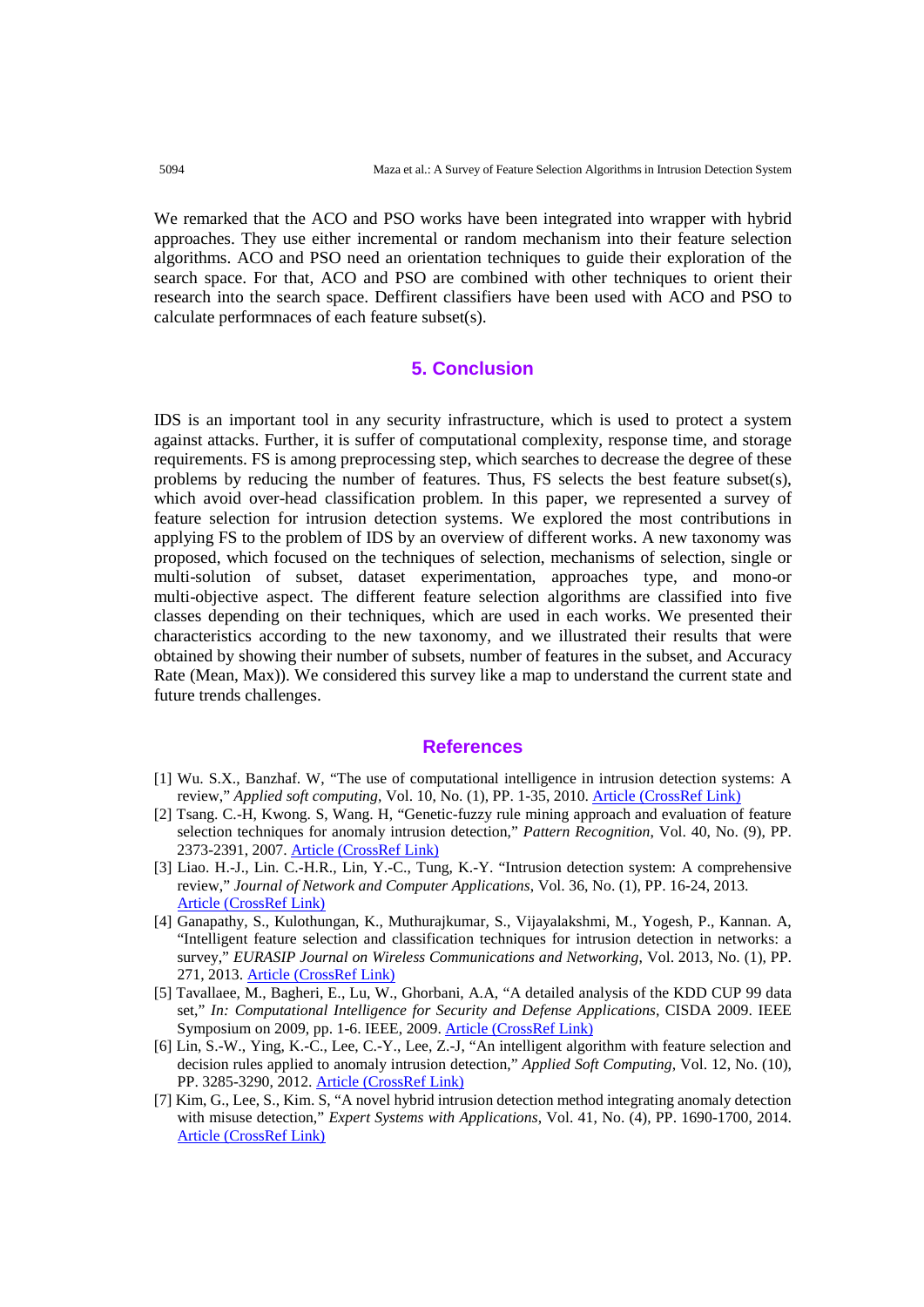- [8] Goeschel, K, "Reducing false positives in intrusion detection systems using data-mining techniques utilizing support vector machines, decision trees, and naive Bayes for off-line analysis," in *Proc. of SoutheastCon, 2016*, pp. 1-6. IEEE, 2016. [Article \(CrossRef Link\)](https://doi.org/10.1109/SECON.2016.7506774)
- [9] Aburomman, A.A., Reaz, M.B.I, "A novel SVM-kNN-PSO ensemble method for intrusion detection system," *Applied Soft Computing*, Vol. 38, PP. 360-372, 2016. [Article \(CrossRef Link\)](https://doi.org/10.1016/j.asoc.2015.10.011)
- [10] Jaiswal, S., Saxena, K., Mishra, A., Sahu, S.K, "A KNN-ACO approach for intrusion detection using KDDCUP'99 dataset," in *Proc. of Computing for Sustainable Global Development (INDIACom), 2016 3rd International Conference on 2016*, pp. 628-633. IEEE [Article \(CrossRef Link\)](https://ieeexplore.ieee.org/abstract/document/7724339/)
- [11] Dhopte, S., Chaudhari, M, "Genetic Algorithm for Intrusion Detection System," *IJRIT International Journal of Research in Information Technology*, Vol. 2, No. (3), PP. 503-509, 2014. [Article \(CrossRef Link\)](https://doi.org/10.1109/SIU.2016.7495996)
- [12] Sengupta, N., Sen, J., Sil, J., Saha. M, "Designing of on line intrusion detection system using rough set theory and Q-learning algorithm," *Neurocomputing*, Vol. 111, PP. 161-168, 2013. [Article \(CrossRef Link\)](https://doi.org/10.1016/j.neucom.2012.12.023)
- [13] Raman, M.G., Somu, N., Kirthivasan, K., Sriram, V.S, "A hypergraph and arithmetic residue-based probabilistic neural network for classification in intrusion detection systems," *Neural Networks*, Vol. 92, PP. 89-97, 2017. [Article \(CrossRef Link\)](https://doi.org/10.1016/j.neunet.2017.01.012)
- [14] Subba, B., Biswas, S., Karmakar. S, "A Neural Network based system for Intrusion Detection and attack classification," in *Proc. of Communication (NCC), 2016 Twenty Second National Conference on 2016*, pp. 1-6. IEEE. [Article \(CrossRef Link\)](https://doi.org/10.1109/NCC.2016.7561088)
- [15] De la Hoz, E., de la Hoz, E., Ortiz, A., Ortega, J., Martínez-Álvarez. A, "Feature selection by multi-objective optimisation: Application to network anomaly detection by hierarchical self-organising maps," *Knowledge-Based Systems*, Vol. 71, PP. 322-338, 2014. [Article \(CrossRef Link\)](https://doi.org/10.1016/j.knosys.2014.08.013)
- [16] Ahmad. I, "Feature selection using particle swarm optimization in intrusion detection," *International Journal of Distributed Sensor Networks*, Vol. 11, No. (10), PP. 806954, 2015. [Article \(CrossRef Link\)](https://doi.org/10.1155/2015/806954)
- [17] Liu, H., Yu. L,"Toward integrating feature selection algorithms for classification and clustering," *IEEE Transactions on knowledge and data engineering*, Vol. 17, No. (4), PP. 491-502, 2005. [Article \(CrossRef Link\)](https://doi.org/10.1109/TKDE.2005.66)
- [18] Bostani, H., Sheikhan. M, "Hybrid of binary gravitational search algorithm and mutual information for feature selection in intrusion detection systems," *Soft computing*, Vol. 21, No. (9), PP. 2307-2324, 2017. [Article \(CrossRef Link\)](https://doi.org/10.1007/s00500-015-1942-8)
- [19] Kolias, C., Kambourakis, G., Maragoudakis. M, "Swarm intelligence in intrusion detection: A survey," *computers & security*, Vol. 30, No. (8), PP. 625-642, 2011. [Article \(CrossRef Link\)](https://doi.org/10.1016/j.cose.2011.08.009)
- [20] Zhou, C.V., Leckie, C., Karunasekera. S, "A survey of coordinated attacks and collaborative intrusion detection," *Computers & Security*, Vol. 29, No. (1), PP. 124-140, 2010. [Article \(CrossRef Link\)](https://doi.org/10.1016/j.cose.2009.06.008)
- [21] Garcia-Teodoro, P., Diaz-Verdejo, J., Maciá-Fernández, G., Vázquez. E, "Anomaly-based network intrusion detection: Techniques, systems and challenges," *Computers & Security*, Vol. 28, No. (1-2), PP. 18-28, 2009. [Article \(CrossRef Link\)](https://doi.org/10.1016/j.cose.2008.08.003)
- [22] *The drapa dataset*. 1998. [Article \(CrossRef Link\)](https://www.ll.mit.edu/ideval/data/)
- [23] *The kdd cup 1999 dataset*. 1999. [Article \(CrossRef Link\)](http://kdd.ics.uci.edu/databases/kddcup99/kddcup99)
- [24] *The nsl-kdd dataset*. 2009[. Article \(CrossRef Link\)](http://nsl.cs.unb.ca/nsl-kdd/)
- [25] McHugh. J, "Testing intrusion detection systems: a critique of the 1998 and 1999 darpa intrusion detection system evaluations as performed by lincoln laboratory," *ACM Transactions on Information and System Security (TISSEC)*, Vol. 3, No. (4), PP. 262-294, 2000. [Article \(CrossRef Link\)](https://doi.org/10.1145/382912.382923)
- [26] Luo, B., Xia. J, "A novel intrusion detection system based on feature generation with visualization strategy," *Expert Systems with Applications*, Vol. 41, No. (9), PP. 4139-4147, 2014. [Article \(CrossRef Link\)](https://doi.org/10.1016/j.eswa.2013.12.048)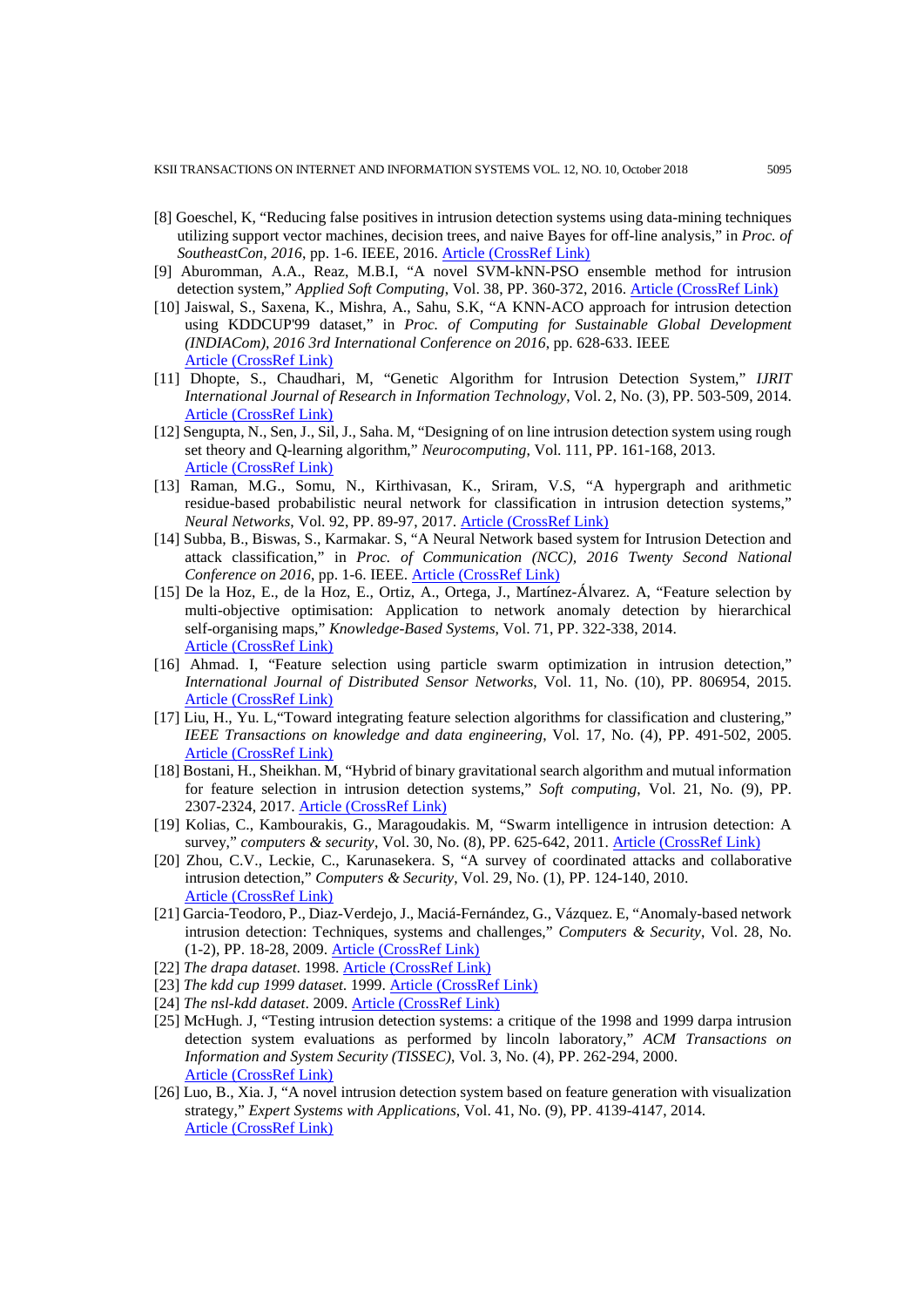- [27] Amiri, F., Yousefi, M.R., Lucas, C., Shakery, A., Yazdani. N,"Mutual information-based feature selection for intrusion detection systems," *Journal of Network and Computer Applications*, Vol. 34, No. (4), PP. 1184-1199, 2011. [Article \(CrossRef Link\)](https://doi.org/10.1016/j.jnca.2011.01.002)
- [28] Kang, S.-H., Kim, K.J, "A feature selection approach to find optimal feature subsets for the network intrusion detection system," *Cluster Computing*, Vol. 19, No. (1), PP. 325-333, 2016. [Article \(CrossRef Link\)](https://doi.org/10.1007/s10586-015-0527-8)
- [29] Qin, Z., Feng, C., Wang, Y., Li. F, "Conditional Mutual Information‐Based Feature Selection Analyzing for Synergy and Redundancy," *Etri Journal*, Vol. 33, No. (2), PP. 210-218, 2011. [Article \(CrossRef Link\)](https://doi.org/10.4218/etrij.11.0110.0237)
- [30] Xue, B., Cervante, L., Shang, L., Browne, W.N., Zhang. M, "A multi-objective particle swarm optimisation for filter-based feature selection in classification problems," *Connection Science*, Vol. 24, No. (2-3), PP. 91-116, 2012. [Article \(CrossRef Link\)](https://doi.org/10.1080/09540091.2012.737765)
- [31] Qu, G., Hariri, S., Yousif. M, "A new dependency and correlation analysis for features," *IEEE Transactions on Knowledge and Data Engineering*, Vol. 17, No. (9), PP. 1199-1207, 2005. [Article \(CrossRef Link\)](https://doi.org/10.1109/TKDE.2005.136)
- [32] Xue .B, "Particle swarm optimisation for feature selection in classification," *A thesis submitted to the Victoria University of Wellington in fulfilment of the requirements for the degree of Doctor of Philosophy in Computer Science*. Victoria University of Wellington, 2014. [Article \(CrossRef Link\)](https://pdfs.semanticscholar.org/5924/155608d663934ac9edae3213e21f3e11a4c5.pdf)
- [33] Chen, Y., Li, Y., Cheng, X.-Q., Guo. L, "Survey and taxonomy of feature selection algorithms in intrusion detection system," in *Proc. of International Conference on Information Security and Cryptology 2006*, pp. 153-167. Springer, 2006. [Article \(CrossRef Link\)](https://doi.org/10.1007/11937807_13)
- [34] Salappa, A., Doumpos, M., Zopounidis. C, "Feature selection algorithms in classification problems: An experimental evaluation," *Optimisation Methods and Software*, Vol. 22, No. (1), PP. 199-212, 2007. [Article \(CrossRef Link\)](https://doi.org/10.1080/10556780600881910)
- [35] Xue, B., Qin, A.K., Zhang. M, "An archive based particle swarm optimisation for feature selection in classification," in *Proc. of Evolutionary Computation (CEC), 2014 IEEE Congress on 2014*, pp. 3119-3126. IEEE, 2014. [Article \(CrossRef Link\)](https://doi.org/10.1109/CEC.2014.6900472)
- [36] Bolon-Canedo, V., Sanchez-Marono, N., Alonso-Betanzos. A, "Feature selection and classification in multiple class datasets: An application to KDD Cup 99 dataset," *Expert Systems with Applications*, Vol. 38, No. (5), PP. 5947-5957, 2011. [Article \(CrossRef Link\)](https://doi.org/10.1016/j.eswa.2010.11.028)
- [37] Parsazad, S., Saboori, E., Allahyar. A, "Fast feature reduction in intrusion detection datasets," in *Proc. of MIPRO, 2012 Proceedings of the 35th International Convention 2012*, pp. 1023-1029. IEEE, 2012. [Article \(CrossRef Link\)](https://ieeexplore.ieee.org/abstract/document/6240794/)
- [38] Eid, H.F., Hassanien, A.E., Kim, T.-h., Banerjee. S, "Linear correlation-based feature selection for network intrusion detection model," in *Proc. of Advances in Security of Information and Communication Networks*. pp. 240-248. Springer, 2013. [Article \(CrossRef Link\)](https://doi.org/10.1007/978-3-642-40597-6_21)
- [39] Le Thi, H.A., Le, A.V., Vo, X.T., Zidna. A, "A filter based feature selection approach in msvm using dca and its application in network intrusion detection," in Proc. of *Asian Conference on Intelligent Information and Database Systems 2014*, pp. 403-413. Springer, 2014. [Article \(CrossRef Link\)](https://doi.org/10.1007/978-3-319-05458-2_42)
- [40] Balakrishnan, S., Venkatalakshmi, K., Kannan. A, "Intrusion detection system using Feature selection and Classification technique," *International Journal of Computer Science and Application (IJCSA)* Vol. 3, No. (4), November 2014, 2014. [Article \(CrossRef Link\)](http://dpi-journals.com/index.php/IJCSA/article/view/775/643)
- [41] Thaseen, I.S., Kumar, C.A, " Intrusion detection model using fusion of chi-square feature selection and multi class SVM," *Journal of King Saud University-Computer and Information Sciences*, Vol. 29, No. (4), PP. 462-472, 2017. [Article \(CrossRef Link\)](https://doi.org/10.1016/j.jksuci.2015.12.004)
- [42] Thaseen, I.S., Kumar, C.A, "Intrusion Detection Model Using Chi Square Feature Selection and Modified Naïve Bayes Classifier," in *Proc. of Proceedings of the 3rd International Symposium on Big Data and Cloud Computing Challenges (ISBCC–16') 2016*, pp. 81-91. Springer. [Article \(CrossRef Link\)](https://doi.org/10.1007/978-3-319-30348-2_7)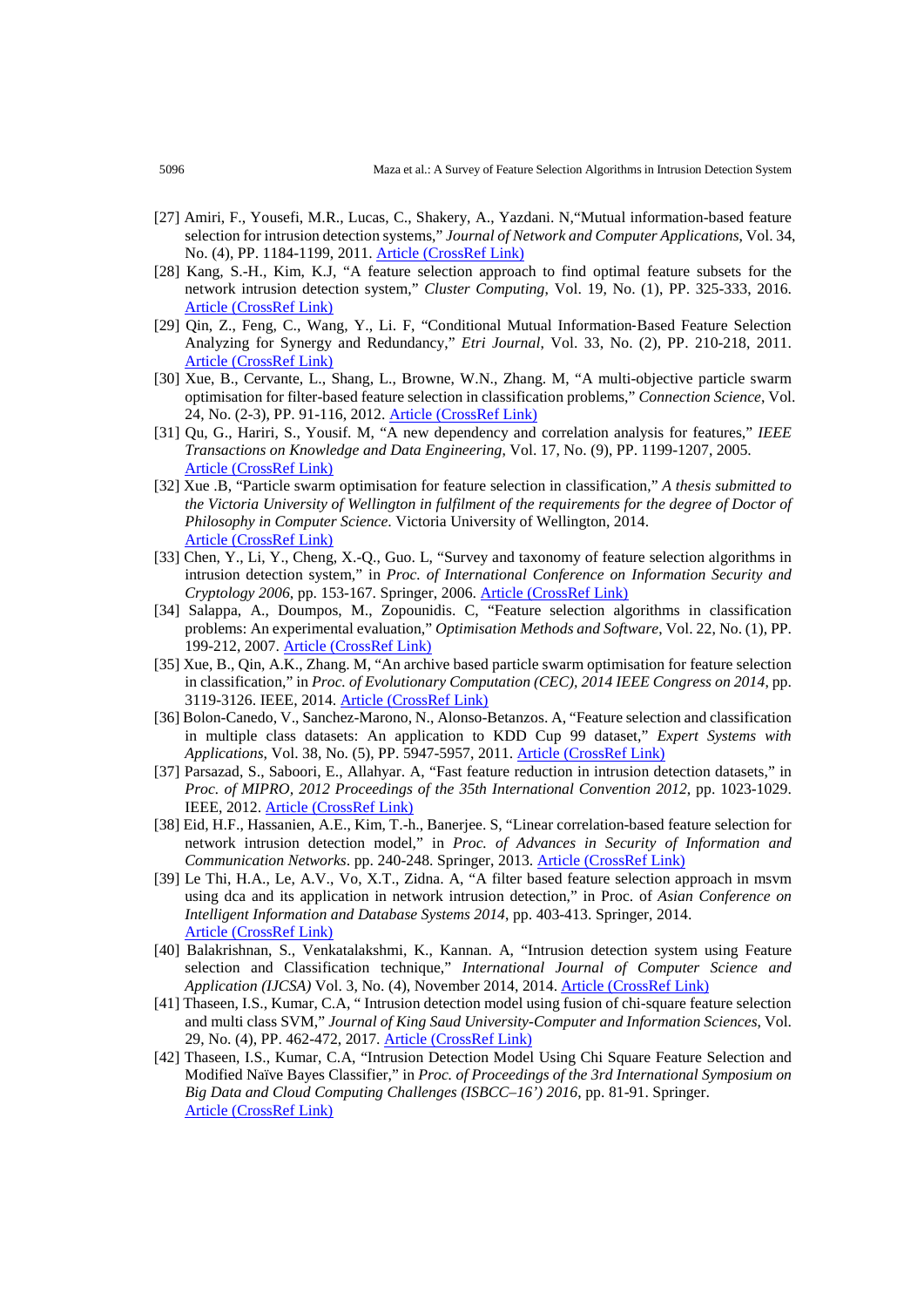- [43] Bahl, S., Sharma, S.K, "A minimal subset of features using correlation feature selection model for intrusion detection system," in *Proc. of Proceedings of the Second International Conference on Computer and Communication Technologies 2016*, pp. 337-346. Springer, 2016. [Article \(CrossRef Link\)](https://doi.org/10.1007/978-81-322-2523-2_32)
- [44] Panigrahi, A., Patra, M.R, "Performance Evaluation of Rule Learning Classifiers in Anomaly Based Intrusion Detection," in *Proc. of Computational Intelligence in Data Mining*. Vol 2. pp. 97-108. Springer, 2016. [Article \(CrossRef Link\)](https://doi.org/10.1007/978-81-322-2731-1_9)
- [45] Nguyen, H.T., Petrović, S., Franke. K, "A comparison of feature-selection methods for intrusion detection," in *Proc. of International Conference on Mathematical Methods, Models, and Architectures for Computer Network Security 2010*, pp. 242-255. Springer, 2010. [Article \(CrossRef Link\)](https://doi.org/10.1007/978-3-642-14706-7_19)
- [46] Ahmad, I., Hussain, M., Alghamdi, A., Alelaiwi. A, "Enhancing SVM performance in intrusion detection using optimal feature subset selection based on genetic principal components," *Neural computing and applications*, Vol. 24, No. (7-8), PP. 1671-1682, 2014. **[Article \(CrossRef Link\)](https://doi.org/10.1007/s00521-013-1370-6)**
- [47] Laamari, M.A., Kamel. N, "A hybrid bat based feature selection approach for intrusion detection," in *Proc. of Bio-Inspired Computing-Theories and Applications*. pp. 230-238. Springer, 2014. [Article \(CrossRef Link\)](https://doi.org/10.1007/978-3-662-45049-9_38)
- [48] Song, J., Zhu, Z., Price. C, "Feature grouping for intrusion detection system based on hierarchical clustering," in *Proc. of International Conference on Availability, Reliability, and Security 2014*, pp. 270-280. Springer, 2014. [Article \(CrossRef Link\)](https://doi.org/10.1007/978-3-319-10975-6_21)
- [49] Yin, C., Ma, L., Feng. L, "Towards accurate intrusion detection based on improved clonal selection algorithm," *Multimedia Tools and Applications*, Vol. 76, No. (19), PP. 19397-19410, 2017. [Article \(CrossRef Link\)](https://doi.org/10.1007/s11042-015-3117-0)
- [50] Ravale, U., Marathe, N., Padiya. P, "Feature selection based hybrid anomaly intrusion detection system using K means and RBF kernel function," *Procedia Computer Science*, Vol. 45, PP. 428-435, 2015. [Article \(CrossRef Link\)](https://doi.org/10.1016/j.procs.2015.03.174)
- [51] Thaseen, I.S., Kumar, C.A, "An integrated intrusion detection model using consistency based feature selection and LPBoost," in *Proc. of Green Engineering and Technologies (IC-GET)*, *2016 Online International Conference on 2016*, pp. 1-6. IEEE, 2016. [Article \(CrossRef Link\)](https://doi.org/10.1109/GET.2016.7916729)
- [52] Raman, M.G., Somu, N., Kirthivasan, K., Liscano, R., Sriram, V.S, "An efficient intrusion detection system based on hypergraph-Genetic algorithm for parameter optimization and feature selection in support vector machine," *Knowledge-Based Systems*, Vol. 134, PP. 1-12, 2017. [Article \(CrossRef Link\)](https://doi.org/10.1016/j.knosys.2017.07.005)
- [53] Aljawarneh, S., Aldwairi, M., Yassein, M.B, "Anomaly-based intrusion detection system through feature selection analysis and building hybrid efficient model," *Journal of Computational Science*, 2017. [Article \(CrossRef Link\)](https://doi.org/10.1016/j.jocs.2017.03.006)
- [54] Khammassi, C., Krichen. S, "A GA-LR wrapper approach for feature selection in network intrusion detection," *Computers & Security*, Vol. 70, PP. 255-277, 2017. [Article \(CrossRef Link\)](https://doi.org/10.1016/j.cose.2017.06.005)
- [55] Sun, N.-Q., Li. Y, "Intrusion detection based on back-propagation neural network and feature selection mechanism," in *Proc. of International Conference on Future Generation Information Technology 2009,* pp. 151-159. Springer, 2009. [Article \(CrossRef Link\)](https://doi.org/10.1007/978-3-642-10509-8_18)
- [56] Chen, Y., Abraham, A., Yang. J, "Feature selection and intrusion detection using hybrid flexible neural tree," in *Proc. of International Symposium on Neural Networks 2005*, pp. 439-444. Springer, 2009. [Article \(CrossRef Link\)](https://doi.org/10.1007/11427469_71)
- [57] Subbulakshmi, T., Ramamoorthi, A., Shalinie, S.M, "Feature Selection and Classification of Intrusions Using Genetic Algorithm and Neural Networks," *Recent Trends in Networks and Communications*. pp. 223-234. Springer, 2010. [Article \(CrossRef Link\)](https://doi.org/10.1007/978-3-642-14493-6_24)
- [58] Biswas, N.A., Shah, F.M., Tammi, W.M., Chakraborty. S, "FP-ANK: An improvised intrusion detection system with hybridization of neural network and K-means clustering over feature selection by PCA," in *Proc. of Computer and Information Technology (ICCIT)*, *2015 18th International Conference on 2015*, pp. 317-322. IEEE, 2015. [Article \(CrossRef Link\)](https://doi.org/10.1109/ICCITechn.2015.7488089)
- [59] Manzoor, I., Kumar. N, "A feature reduced intrusion detection system using ANN classifier," *Expert Systems with Applications*, Vol. 88, PP. 249-257, 2017. [Article \(CrossRef Link\)](https://doi.org/10.1016/j.eswa.2017.07.005)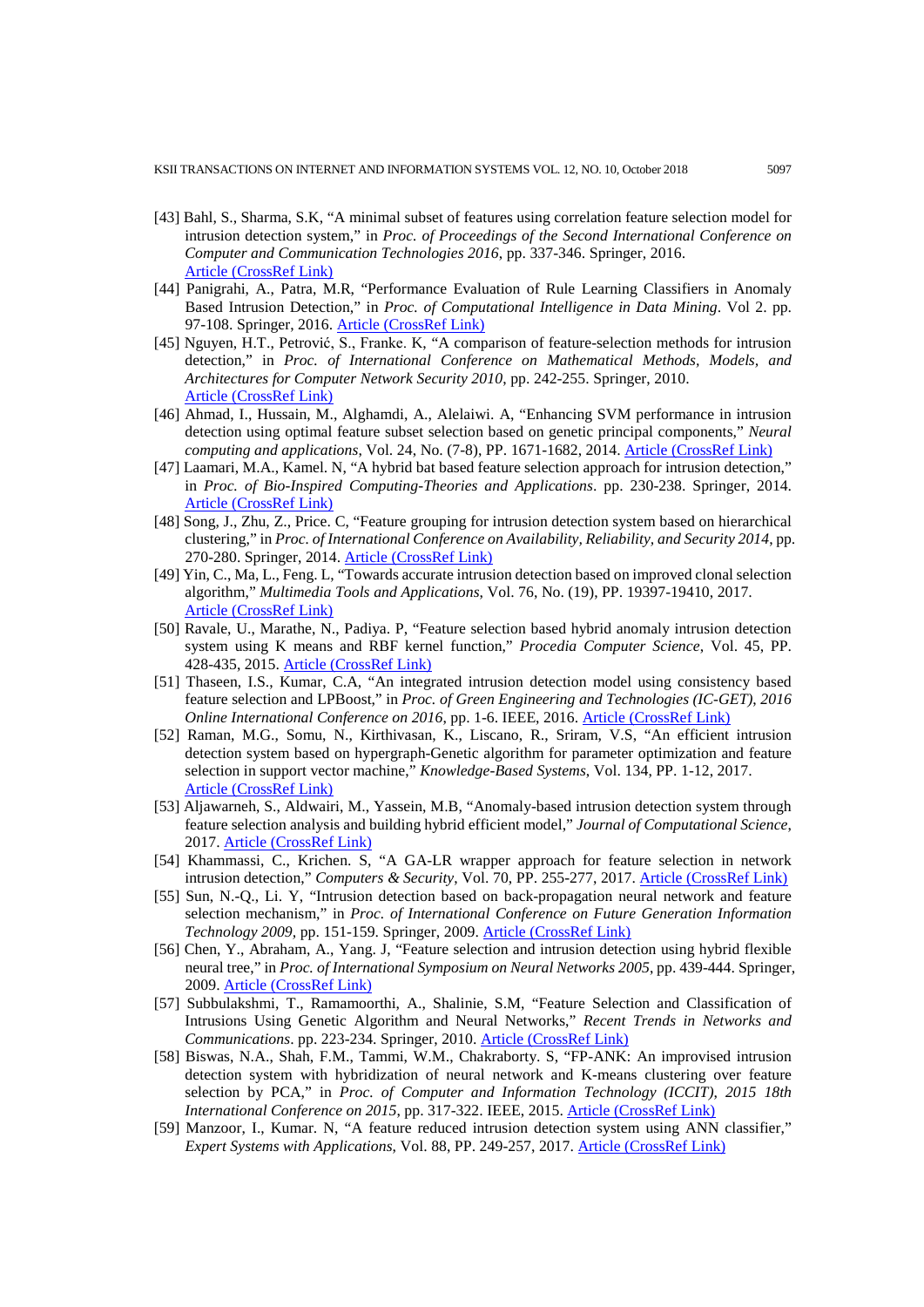- [60] Reardon, B.J, "Fuzzy logic versus niched Pareto multiobjective genetic algorithm optimization," *Modelling and Simulation in Materials Science and Engineering*, Vol. 6, No. (6), PP. 717, 1998. Article [\(CrossRef](https://doi.org/10.1088/0965-0393/6/6/004) Link)
- [61] El Ougli. A, "Intégration des techniques floues à la synthèse de contrôleurs adaptatifs," 2009. [Article \(CrossRef Link\)](http://toubkal.imist.ma/handle/123456789/5637)
- [62] Muthurajkumar, S., Kulothungan, K., Vijayalakshmi, M., Jaisankar, N., Kannan. A, "A Rough Set based feature Selection Algorithm for Effective Intrusion Detection in Cloud Mode," in *Proc. of Proceedings of the international conference on advances in communication, network, and computing 2013*, pp. 8-13, 2013. [Article \(CrossRef Link\)](https://www.semanticscholar.org/paper/A-Rough-Set-based-Feature-Selection-Algorithm-for-Muthurajkumar-Kulothungan/518c43dd6ac4119e992fea5e5e69783ef5754d2c?tab=abstract)
- [63] Beer, F., Bühler. U, "Feature selection for flow-based intrusion detection using Rough Set Theory," in *Proc. of Networking, Sensing and Control (ICNSC), 2017 IEEE 14th International Conference on 2017*, pp. 617-624. IEEE, 2017. [Article \(CrossRef Link\)](https://doi.org/10.1109/ICNSC.2017.8000162)
- [64] El-Alfy, E.-S.M., Al-Obeidat, F.N, "A multicriterion fuzzy classification method with greedy attribute selection for anomaly-based intrusion detection," *Procedia Computer Science*, Vol. 34, PP. 55-62, 2014. [Article \(CrossRef Link\)](https://doi.org/10.1016/j.procs.2014.07.037)
- [65] Ramakrishnan, S., Devaraju. S, "Attack's feature selection-based network intrusion detection systzm using fuzzy control language," *International Journal of Fuzzy Systems*, Vol. 19, No. (2), PP. 316-328, 2017. [Article \(CrossRef Link\)](https://doi.org/10.1007/s40815-016-0160-6)
- [66] Raman, M.G., Kirthivasan, K., Sriram, V.S, "Development of Rough Set–Hypergraph Technique for Key Feature Identification in Intrusion Detection Systems," *Computers & Electrical Engineering*, Vol. 59, PP. 189-200, 2017. [Article \(CrossRef Link\)](https://doi.org/10.1016/j.compeleceng.2017.01.006)
- [67] Li, Y., Xia, J., Zhang, S., Yan, J., Ai, X., Dai. K, "An efficient intrusion detection system based on support vector machines and gradually feature removal method," *Expert Systems with Applications*, Vol. 39, No. (1), PP. 424-430, 2012. [Article \(CrossRef Link\)](https://doi.org/10.1016/j.eswa.2011.07.032)
- [68] Gao, H.-H., Yang, H.-H., Wang, X.-Y, "Ant colony optimization based network intrusion feature selection and detection," in *Proc. of Machine Learning and Cybernetics, 2005. Proceedings of 2005 International Conference on 2005*, pp. 3871-3875. IEEE, 2005. [Article \(CrossRef Link\)](https://doi.org/10.1109/ICMLC.2005.1527615)
- [69] Varma, P.R.K., Kumari, V.V., Kumar, S.S, "Feature Selection Using Relative Fuzzy Entropy and Ant Colony Optimization Applied to Real-time Intrusion Detection System," *Procedia Computer Science*, Vol. 85, PP. 503-510, 2016. [Article \(CrossRef Link\)](https://doi.org/10.1016/j.procs.2016.05.203)
- [70] Zainal, A., Maarof, M.A., Shamsuddin, S.M, "Feature selection using Rough-DPSO in anomaly intrusion detection," in *Proc. of International Conference on Computational Science and Its Applications 2007*, pp. 512-524. Springer. [Article \(CrossRef Link\)](https://doi.org/10.1007/978-3-540-74472-6_42)
- [71] Zhou, L.-H., Liu, Y.-H., Chen, G.-L, "A feature selection algorithm to intrusion detection based on cloud model and multi-objective particle swarm optimization," in *Proc. of Computational Intelligence and Design (ISCID), 2011 Fourth International Symposium on 2011*, pp. 182-185. IEEE, 2011. [Article \(CrossRef Link\)](https://doi.org/10.1109/ISCID.2011.147)
- [72] Malik, A.J., Khan, F.A, "A Hybrid Technique Using Multi-objective Particle Swarm Optimization and Random Forests for PROBE Attacks Detection in a Network," in *Proc. of Systems, Man, and Cybernetics (SMC), 2013 IEEE International Conference on 2013*, pp. 2473-2478. IEEE, 2013. [Article \(CrossRef Link\)](https://doi.org/10.1109/SMC.2013.422)
- [73] Sujitha, B., Kavitha. V, "Layered Approach For Intrusion Detection Using Multiobjective Particle Swarm Optimization," *International Journal of Applied Engineering Research*, Vol. 10, No. (12), PP. 31999-32014, 2015. [Article \(CrossRef Link\)](https://www.semanticscholar.org/paper/Layered-Approach-For-Intrusion-Detection-Using-Sujitha-Kavitha/844ba65fa7cab86d7febbf55b3466deddcb194b8?tab=abstract)
- [74] Tama, B.A., Rhee, K.H, "A combination of PSO-based feature selection and tree-based classifiers ensemble for intrusion detection systems," in *Proc. of Advances in Computer Science and Ubiquitous Computing*. pp. 489-495. Springer, 2015. [Article \(CrossRef Link\)](https://doi.org/10.1007/978-981-10-0281-6_71)
- [75] Enache, A.-C., Sgârciu, V., Togan. M, "Comparative Study on Feature Selection Methods Rooted in Swarm Intelligence for Intrusion Detection," in *Proc. of Control Systems and Computer Science (CSCS), 2017 21st International Conference on 2017*, pp. 239-244. IEEE, 2017. [Article \(CrossRef Link\)](https://doi.org/10.1109/CSCS.2017.40)